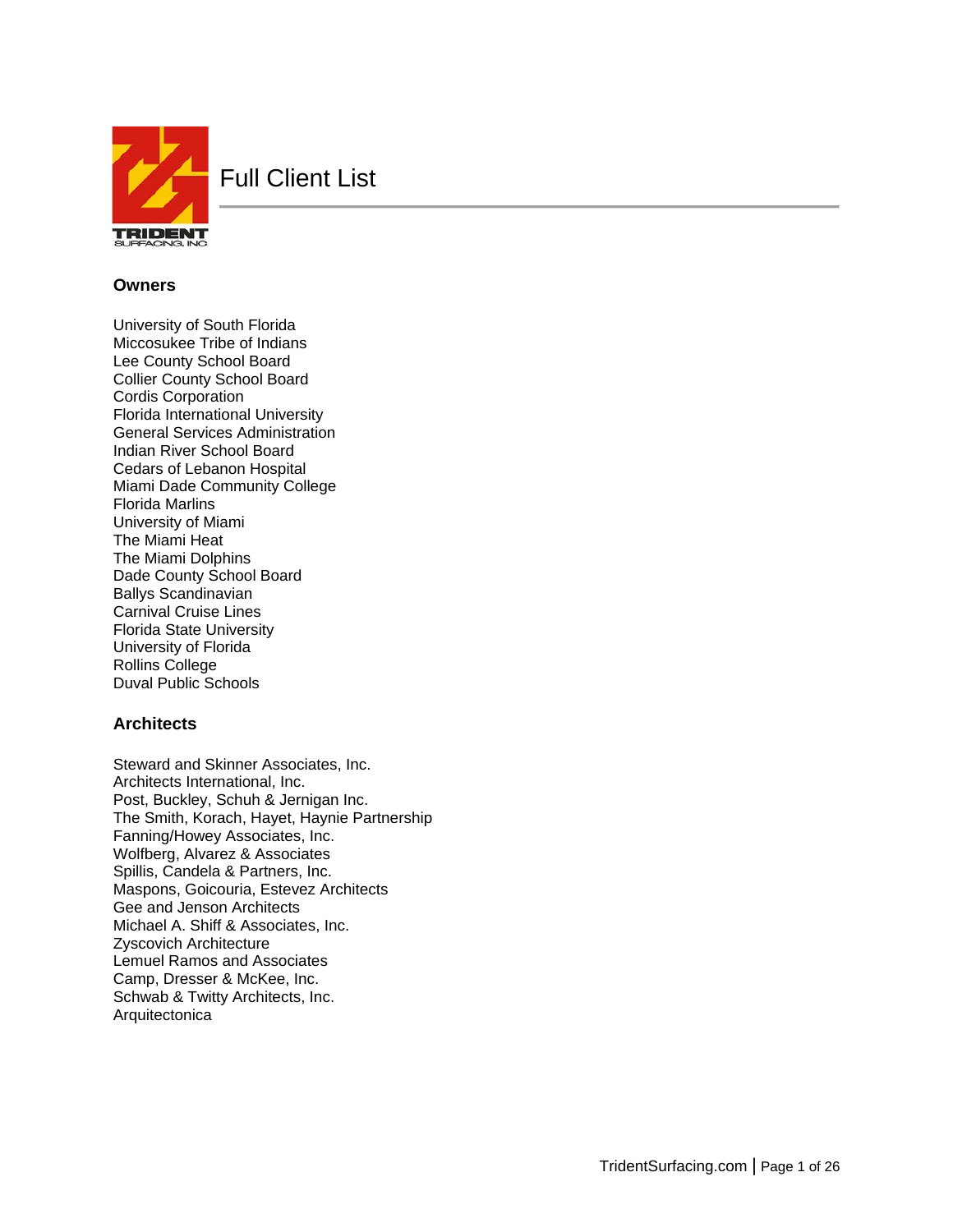## **General Contractors**

Balfour - Beatty Construction MCM Construction W.G. Mills, Inc. James A. Cummings, Inc. Pavarini Construction Morse Diesel, Inc. Witters Construction Company Metric Construction Morganti of Florida, Inc. The Weitz Co. Federal Construction Company Hewett-Kier Construction Owen-Ames-Kimball Construction James B. Pirtle Construction Kraft Construction Co., Inc. AJAX Construction

# **WOOD FLOORING CONTRACTS COMPLETED**

- 1. **Plantation High School** sand, stripe, and re-finish approximately 12,000 SF of maple flooring.
- 2. **Downtown (Miami) Athletic Club** 10,000 SF of racquetball courts, gymnasium floors, etc.
- 3. **Baily Music Hall (Hollywood)** sand and re-finish approximately 8,000 SF of maple stage flooring.
- 4. **Pembroke Pines Human Resource Center** furnish and install approximately 36,000 SF of maple racquetball court floors.
- 5. **Miami Dade County Police Physical Fitness Center** furnish and install approximately 10,000 SF of maple gymnasium flooring.
- 6. **American Bankers Insurance Group** furnish and install approximately 2,000 SF of oak aerobic activity room flooring - Mr. Gus Levy 252-6900.
- 7. **Plantation High School** sand, stripe, and re-finish approximately 12,000 SF of maple flooring.
- 8. **Clewiston High School** install approximately 14,000 SF of maple strip flooring at the gymnasium and stage.
- 9. **Marjorie Stoneman Douglas High School** furnish and install approximately 14,000 SF of maple strip flooring.
- 10. **Conchita Espinosa Academy** furnish and install approximately 3,000 SF of strip maple flooring.
- 11. **Pompano Beach Recreation Center** furnish and install approximately 9,000 SF of strip maple flooring.
- 12. **Braddock High School** furnish and install approximately 24,000 SF of strip maple and pine strip flooring in the gymnasium, stage, and two adjacent dance studios.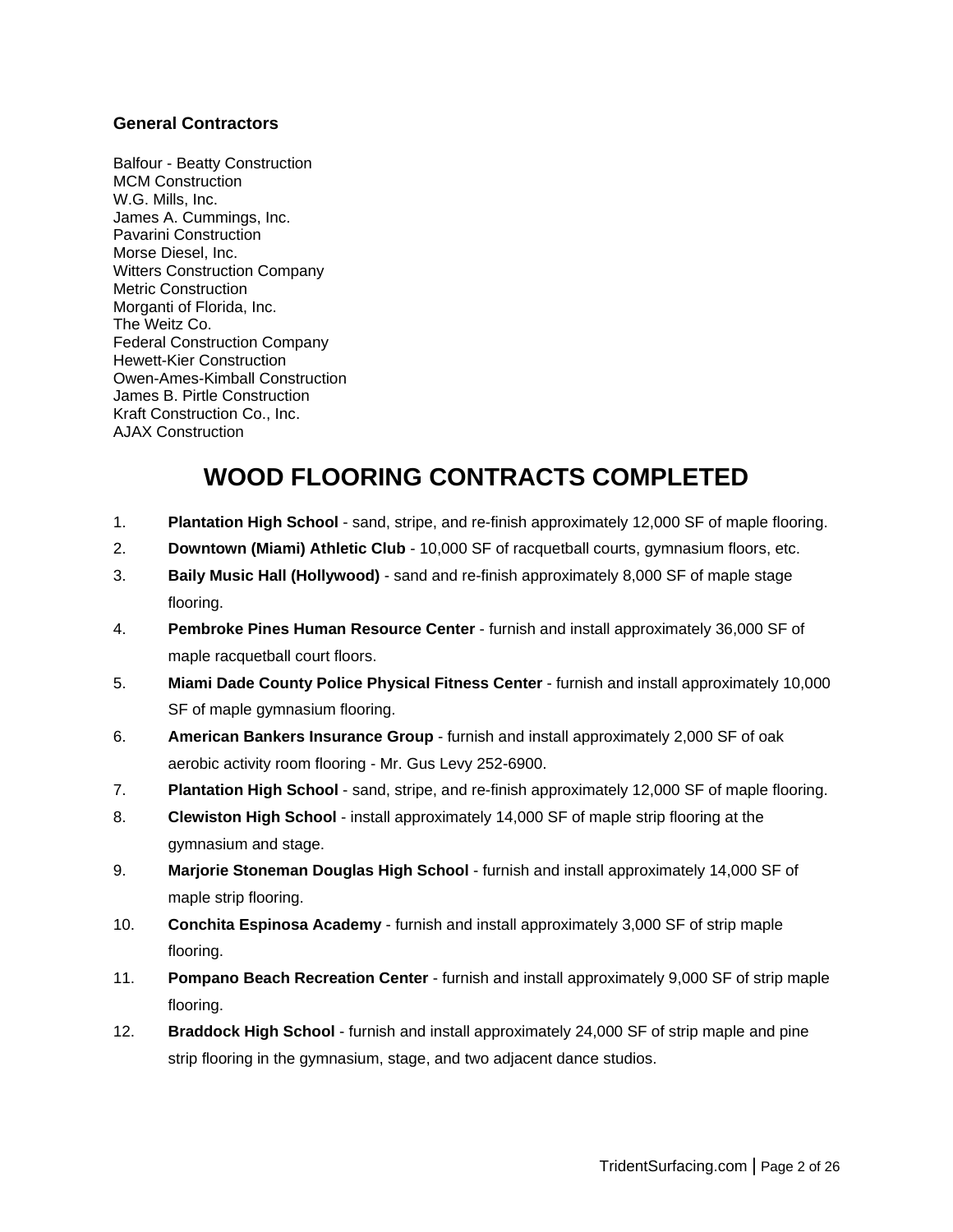- 13. **Miami Dade Jr. College AT&T Building** furnish and install approximately 17,000 SF of strip maple and oak flooring in recreation areas, theater areas, aerobic areas, etc.
- 14. **Barry College Gym Floor** furnish and install approximately 15,000 SF of strip maple in gymnasium - Mr. Stan Rozak 508-443-9922 Stanmar Inc.
- 15. **Riverdale High School (Fort Myers**) furnish and install approximately 7,000 SF of strip maple in gymnasium.
- 16. **Westside Recreation Center (Fort Lauderdale**) furnish and install approximately 7,000 SF of maple flooring in gymnasium.
- 17. **Wade Horn Recreation Center (Fort Lauderdale**) furnish and install approximately 7,000 SF of maple flooring in gymnasium.
- 18. **F-F-F School (West Palm Beach**) furnish and install approximately 20,000 SF of strip maple flooring and 2,300 SF of pine strip flooring - Mr. James Hayes 205-244-0000 Blount Inc.
- 19. **Performing Arts Center (Fort Lauderdale)** furnish and install approximately 26,000 SF of strip maple flooring, wood parquet exotic stage flooring etc. - Mr. Jim Pennington 305-688-5151 George Hyman Construction.
- 20. **Fisher Island** furnish and install approximately 3,000 SF of Bird-Eye maple.
- 21. **Stringfellows** furnish and install approximately 2,500 SF of red oak shorts in main restaurant floor.
- 22. **Alper Community Center** furnish and install 10,000 SF of strip maple in racquetball courts and aerobics room.
- 23. **Palm City Church (Stuart)** furnish and install 7,000 SF of maple strip gym flooring.
- 24. **B-B School** furnish and install 4,000 SF of strip oak stage flooring.
- 25. **Coconut Creek Community Center** furnish and install 1,800 SF of strip maple aerobic wood flooring.
- 26. **Ballet Flaminco La Rosa** furnish and install 1,500 SF of ballet and tap dancing flooring.
- 27. **Dynamic Fitness Center** furnish and install 4,000 SF of strip oak flooring for dance, karate, etc. - Mr. Martin Diaz 305-256-9071.
- 28. **Danceworks** furnish and install 2,000 SF of strip maple dance flooring Mr. Arthur Brown 305- 386-5700.
- 29. **Presidential Club (Hollywood)** 7,800 SF of aerobic, multi-purpose and basketball strip maple flooring - Ms. Shelly Winn, Richard First 305-982-8288.
- 30. **Ezell Hester (Boca Raton)** 8,000 SF of gymnasium strip maple flooring.
- 31. **Parkway School (Fort Lauderdale)** 7,000 SF of strip maple and pine flooring in dance rooms and stage.
- 32. **Fitness Center** 2,000 SF of strip maple aerobic floor.
- 33. **Immokalee Middle School (Collier County)** 7,000 SF of wood parquet sport surfacing.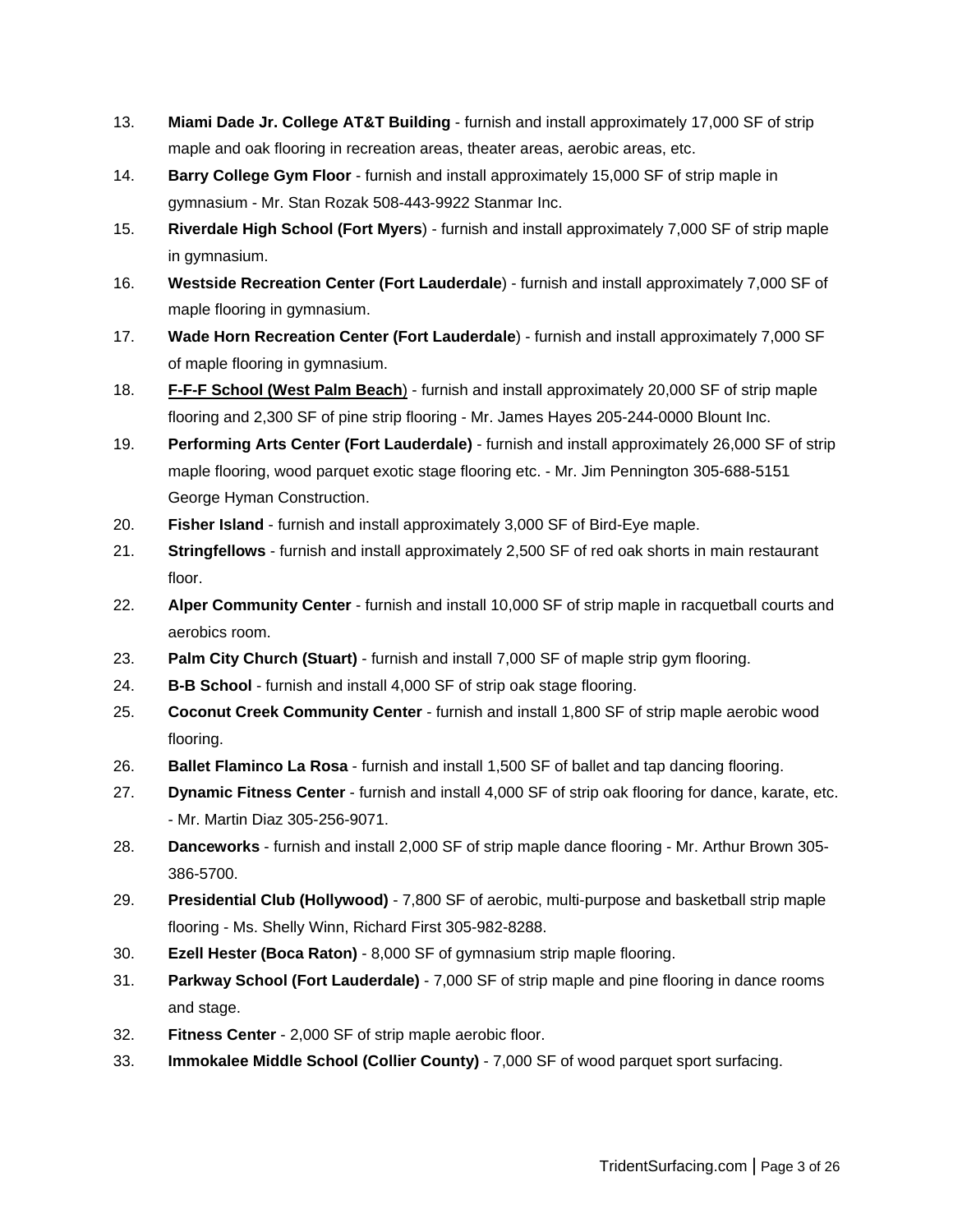- 34. **Princeton School of the Nazarene** 8,000 SF of strip maple in the gymnasium Chuck Magsig 305-258-3107.
- 35. **Sunland Park** 6,000 SF of strip maple flooring in the gymnasium.
- 36. **North Fort Myers High School** 10,000 SF of strip maple flooring.
- 37. **Christian Day School** 7,200 SF of strip maple in gymnasium Belle Glade Mr. Jesus Armas 407-996-5598.
- 38. **Village of Boca Rio** 800 SF of strip maple in racquetball court Mr. Larry Leonardo 407-487- 2131.
- 39. **GGG High School (Palm Beach Gardens)** 20,000 SF of maple strip flooring and 2,300 SF of pine strip flooring - Mr. Mike Brandt 407-686-5511 The Weitz Company.
- 40. **Cooper City High School** 10,000 SF 33/32" x 2 ¼" maple gymnasium flooring (Broward).
- 41. **Nova Schools** 20,000 SF 33/32" x 2¼" strip maple in two gymnasiums.
- 42. **Sheraton Bal Harbor** 4,000 SF of strip oak flooring on plywood.
- 43. **Shula's II Restaurant** 5,000 SF of 5/16" Hartco Plank wood flooring.
- 44. **Broward Community College, North Campus** 18,000 SF of maple flooring.
- 45. **B.B. Middle School, Collier County** 2,000 SF of 5/16" Sportwood in gymnasium.
- 46. **University of Tampa** 20,000 SF of strip maple flooring.
- 47. **Coconut Creek School (Broward County)** 10,000 SF of strip maple in the gymnasium.
- 48. **Cypress Lakes School** 1,000 SF of 5/16" Sportwood Surfacing Lee County Schools.
- 49. **Jillian's Entertainment** 7,000 SF of 3/4" x 2¼" red oak flooring.
- 50. **Kravis Center** 12,000 SF of maple strip flooring and 4,000 SF of wood parquet.
- 51. **State School "O"** 1,000 SF of maple stage flooring TGSV Construction, Mr. Ricardo Santana 821-4555.
- 52. **Miami Dade Community College** 20,000 SF of gymnasium maple strip flooring, Mr. Jim Cox 237-2107.
- 53. **Florida International University** 35,000 SF of gymnasium maple strip flooring Mr. Bruno Fernandez 348-2904.
- 54. **Killian High School** 12,000 SF of maple strip gymnasium flooring.
- 55. **Harbordale Elementary** 600 SF of oak flooring systems in aerobics room.
- 56. **Palmetto Wellness Center** 12,000 SF of maple flooring system in aerobics room and gymnasium - Mr. Juan Taquechel 364-2199.
- 57. **Nova Auditorium** furnish and install 2,000 SF of pine and oak stage flooring.
- 58. **Pipe High School Auditorium** 2,000 SF of maple on two stages.
- 59. **Stephen Foster Elementary** furnish and install 1,000 SF of oak flooring at dance lab.
- 60. **Hollywood Central Elementary** furnish and install 1,700 SF of pine stage flooring SAC Construction, Angel Garcia 670-7799.
- 61. **Elementary School K-1** furnish and install 1,600 SF of maple stage flooring.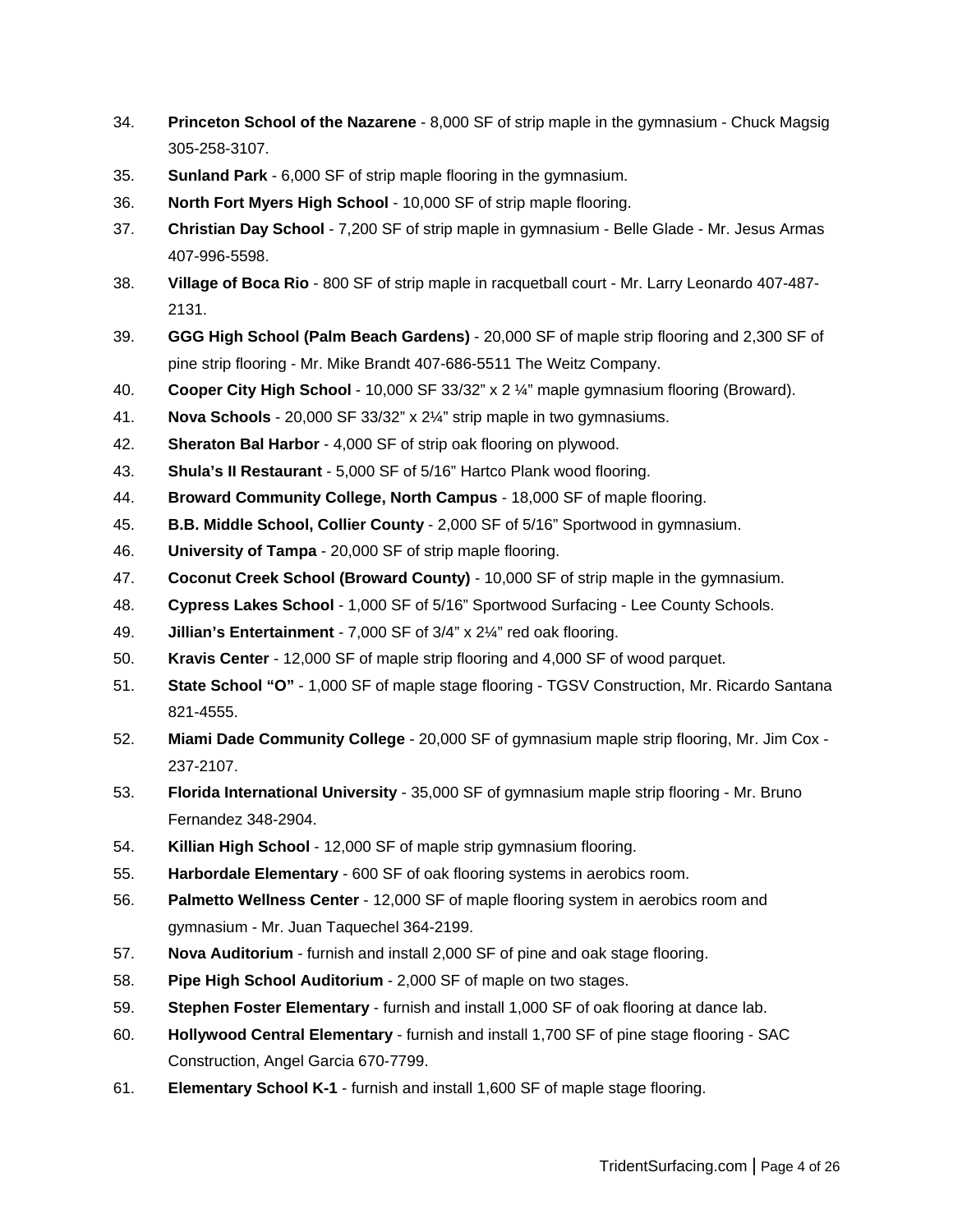- 62. **Peters Elementary** 1,000 SF of oak flooring in dance room.
- 63. **Evanor Residence** 1,500 SF of oak flooring in bedroom and living room Mr. Evanor Aleman 667-8876.
- 64. **Porky's Gym** 2,000 SF of maple aerobics flooring.
- 65. **Golds Gym** 1,800 SF of maple NeoShok aerobic floors. Hollywood, Florida
- 66. **U.M. Austin Weeks Stage** furnish and install 600 SF of red oak flooring Stobs Construction, Carl Cox 751-1692.
- 67. **North Miami Beach Auditorium** furnish and install 4,500 SF of maple gymnasium floors and 3,000 SF of oak stage floors - Mr. Rich Pitchman, Max South Construction 891-0880.
- 68. **Church of Latter Day Saints Hollywood** furnish and install 4,500 SF of 5/16" maple parquet flooring in multipurpose basketball court.
- 69. **R.J. Gators, Boynton Beach** furnish and install 3,500 SF of southern yellow pine flooring.
- 70. **UM-Sewell Building, Miami** re-finish existing 1,000 SF of oak floors over 40 years old.
- 71. **Southwood Middle School Stage** furnish and install 1,800 SF of maple flooring.
- 72. **Lee County Middle School** 1,200 SF of maple stage flooring.
- 73. **Westwood Heights Elementary** 700 SF of maple aerobics flooring.
- 74. **Pines Middle School** 1,200 SF of oak stage flooring.
- 75. **Miami Springs Middle** 1,500 SF of maple NeoShok aerobics flooring.
- 76. **Tamarac Elementary** 400 SF of maple aerobics flooring.
- 77. **North Miami Beach Ethan Allen Furniture Store** furnish and install 2,000 SF of glue down pre-finished wood parquet floors.
- 78. **Pompano Beach Recreational Center** re-finish 14,000 SF of existing wood floors Mr. Nick Likourgouv 305-786-4185.
- 79. **Marriott Casa Marina, Key West** replacement of pine flooring with 3,000 SF of river recovered 100 year old heart pine flooring-edge grain - Mr. Claude Yasoni 305-296-3535.
- 80. **Salkeld's Gym, Boca Raton** 1,000 SF of aerobics NeoShok oak flooring.
- 81. **Westminster Academy** re-finish 6,000 SF of gymnasium floor Mr. Richard Kline 305-233- 2030.
- 82. **MDCC North Campus** re-finish 20,000 SF of gymnasium floor Mr. Jay Rokeach 305-237- 1366.
- 83. **Bishop Verot High School, Fort Myers** 14,000 SF of maple flooring in gymnasium Mr. Dwight Sedgwick 813-936-9006.
- 84. **Sunrise Service Community Center** 4,000 SF of pre-finished parquet dance flooring.
- 85. **Nova Southeastern University** 7,500 SF of maple gymnasium flooring.
- 86. **Lely High School, Naples** 10,000 SF of maple gymnasium flooring.
- 87. **State School L-1** 1,600 SF of maple stage flooring.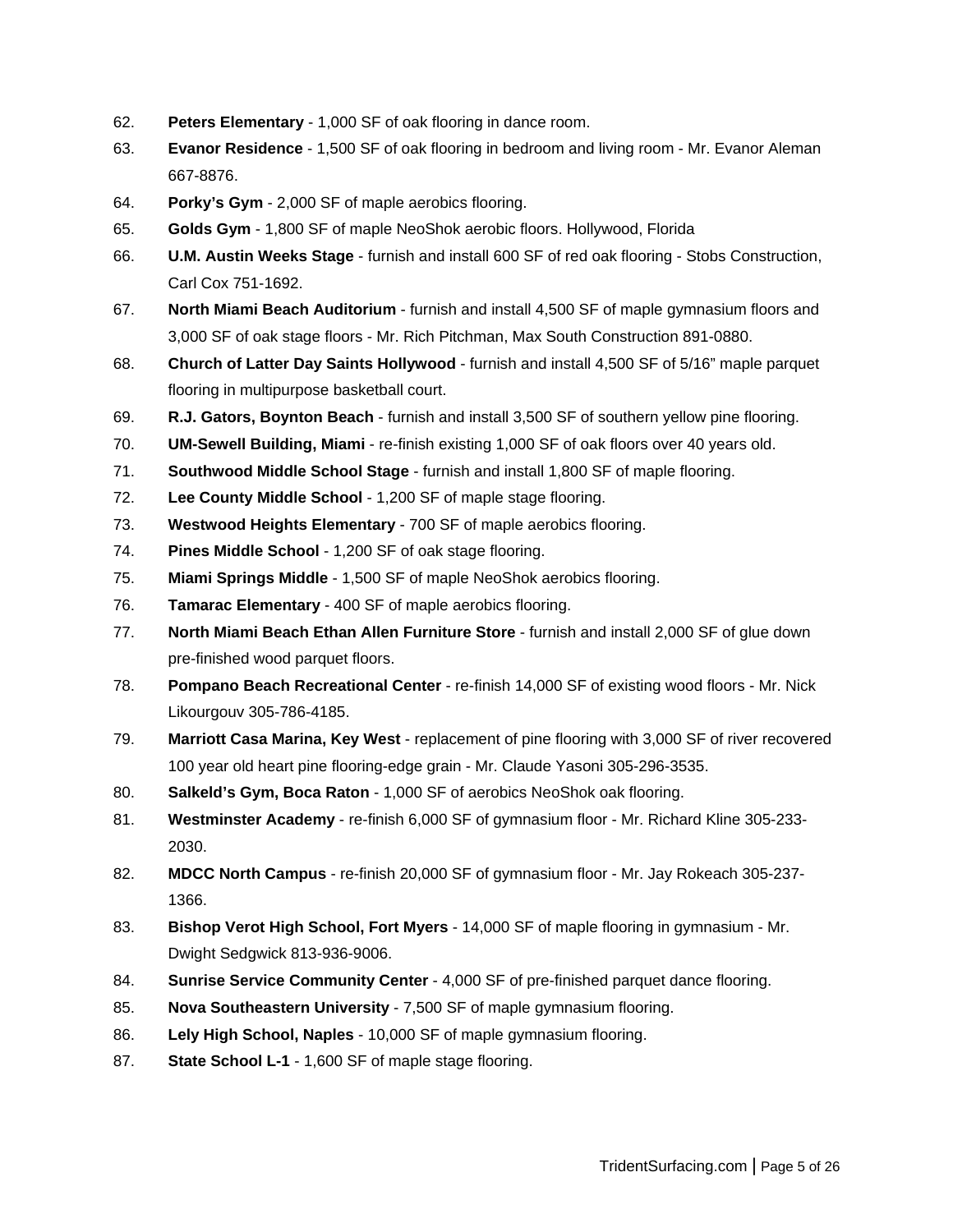- 88. **St. Michael Lutheran Church, Fort Myers** 7,000 SF of maple gymnasium floor and 1,000 SF of glue down maple parquet flooring.
- 89. **Key Biscayne Fitness Center** 1,300 SF of beech aerobics flooring.
- 90. **Miami Dolphins Training Facility** 2,000 SF of aerobics NeoShok maple floors.
- 91. **Miami First Presbyterian Church, Brickell** 1,200 SF of oak stage flooring.
- 92. **World Gym, Deerfield Beach** 2,000 SF of aerobics oak flooring Mr. Randy Richards 305-574- 9292.
- 93. **St. Hugh Catholic Church School Hall** 1,200 SF of direct glue down maple parquet.
- 94. **MDCC Building 7208** furnish and install 3,000 SF of maple floors.
- 95. **Miami Springs Recreational Center** re-finish 10,000 of gymnasium.
- 96. **Alper Jewish J.C.C.** re-finish four (4) racquetball courts 3,200 SF of wood floors.
- 97. **Harris Field, Homestead** 16,000 SF of maple flooring in gymnasium and multipurpose room Mr. Evanor Aleman 305-667-8876.
- 98. **Woman's Gymnasium, Kendall** 1,600 SF of maple aerobics floors Ms. Sally Gomez 305- 275-8383.
- 99. **Coral Way Elementary** re-finish 1,600 SF of stage wood floors.
- 100. **High School CCC, Belle Glade** 15,000 SF of maple flooring in gymnasium and dance labs.
- 101. **Maya Angelou Elementary School** 1,200 SF of maple stage flooring.
- 102. **Norwood Elementary** 1,200 SF of maple stage flooring.
- 103. **FIU Park Fitness** 2,000 SF of NeoShok maple aerobics flooring Mr. Nate Bliss 305-348-2951.
- 104. **Deerfield Park Elementary** 2,600 SF of oak strip flooring.
- 105. **Bethune Elementary** 1,700 SF of maple stage dance lab floors.
- 106. **Pembroke Park Senior Center** 750 SF of maple wood floors Allstar Buildings, Jose Rovirosa 665-3825.
- 107. **Ballen Isle Club** 1,500 SF of NeoShok aerobics maple flooring AP Junior-Chris Panebianco 407-627-6500, Mr. Joe Jaffe, Operations Mgr. 407-625-5760.
- 108. **Woodlawns Middle School, West Palm Beach** 8,000 SF of maple gymnasium floors.
- 109. **Orchid View Elementary, West Palm Beach** 700 SF of maple wood stage.
- 110. **Roosevelt Middle School, West Palm Beach** 10,000 SF of maple gymnasium floors.
- 111. **OSLO at South County Middle School** 1,300 SF of maple stage floors, gymnasium and 9,400 SF sleeper maple wood floors - Mr. Michael McCabe, Morganti of Florida, Inc. 407-689-0200.
- 112. **Keys Community College** 3,000 SF of aerobics gymnasium maple flooring.
- 113. **Miami Palmetto High School** re-finish 10,000 SF of gymnasium wood floors Mr. Luis Tarafa, Tarafa Construction 823-8500.
- 114. **Earlington Height Elementary** re-finish 6,000 SF of existing wood floors at classrooms.
- 115. **A1 Elementary** 1,600 SF of maple stage flooring.
- 116. **Mays Middle School** 4,300 SF of aerobic maple flooring.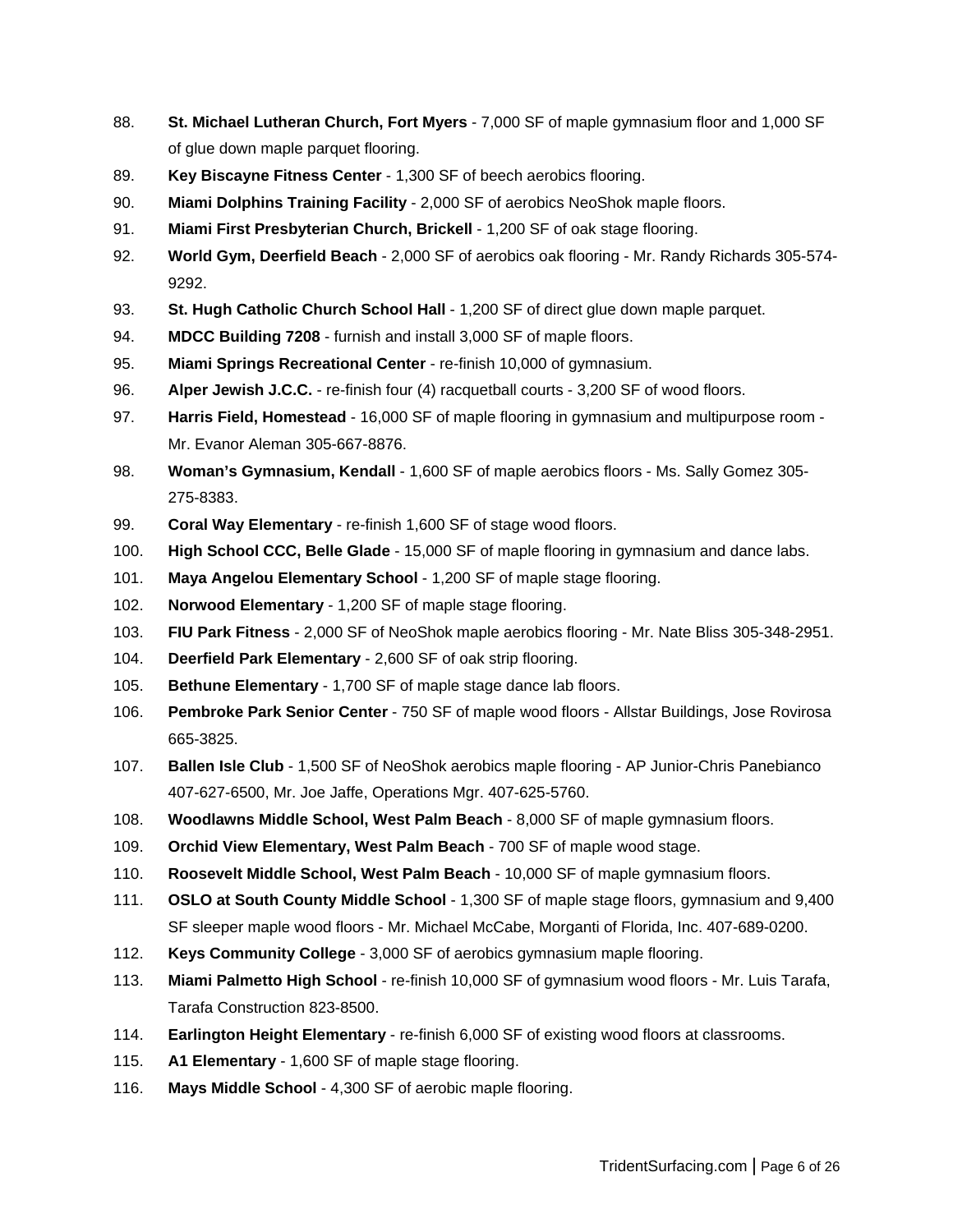- 117. **FAU Gymnasium Re-finish** 20,000 SF of gymnasium wood floors and 4,000 SF of auxiliary gymnasium wood floors - Mr. Tip Cone 407-367-3167.
- 118. **Ballys at Coral Springs** 4,200 SF of NeoShok aerobics maple wood flooring.
- 119. **Shula's Athletic Club** 3,000 SF of NeoShok aerobic maple floors Mr. Bill Higgs 305-821- 1150.
- 120. **Miami Heat Training Facility at LaSalle High School** 8,500 SF of NeoShok maple wood floors - Mr. Ron Culp 577-4328.
- 121. **Bonaventure Center** Furnish and install 1,200 SF of NeoShok aerobics maple wood floors Mr. Bobby Fedderwitz 384-8330.
- 122. **Gulfview Middle School, Naples** 1,100 SF of maple stage flooring.
- 123. **Caleb Stage** Furnish and install 3,000 SF of maple wood floors on stage Mr. David Livingstone - 533-2035.
- 124. **Premier Health's Fitness, Hallandale** furnish and install 1,200 SF of NeoShok aerobics red oak floors - Mr. Anthony DiCarlo 455-8700.
- 125. **Barbara Coleman Senior High School, Hialeah Gardens** 25,000 SF of maple flooring in gymnasium and dance labs.
- 126. **South Dade High School** 7,000 SF of maple gymnasium floors.
- 127. **Pinecrest Elementary** 1,300 SF of oak stage flooring.
- 128. **West Lake Park** 500 SF of stained oak flooring.
- 129. **Middle School AA Okeechobee** 2,500 SF of aerobic maple flooring.
- 130. **Belen Jesuit Prep School** 11,000 SF of gymnasium maple wood floors Mr. Carlos Barquin 223-8600 Ext. 115.
- 131. **LDS Church, Kendall** 2,200 SF of maple dance floor.
- 132. **Redland Elementary** 1,200 SF of maple stage floors.
- 133. **Ernest Graham Elementary** 1,300 SF of maple stage floors.
- 134. **Miraflores Club House** 800 SF of maple wood floors at racquetball courts.
- 135. **Bally's at Kendall** 4,000 SF of NeoShok aerobic maple floors.
- 136. **Barquin Residence** 900 SF of Kingsport pre-finished plank wood floors.
- 137. **North Miami Senior High School** 1,400 SF of NeoShok maple wood floors.
- 138. **Nova Health Professional Building** 9,000 SF of Harris Tarkett pre-finished glue down plank wood floors.
- 139. **St. Lucie Elementary** 1,000 SF of Connor-AGA glue down Sportbond wood maple floors.
- 140. **EEE High School, Fort Lauderdale** 13,000 SF of maple gymnasium floor.
- 141. **North Andrews Elementary** 2,200 SF of maple wood floors.
- 142. **South Florida Hospital** 800 SF of wood stage floors.
- 143. **Miccosukee Gym** 8,000 SF of NeoShok maple gymnasium wood floors.
- 144. **Century Village Health Center** 3,000 SF of NeoShok aerobic maple floors.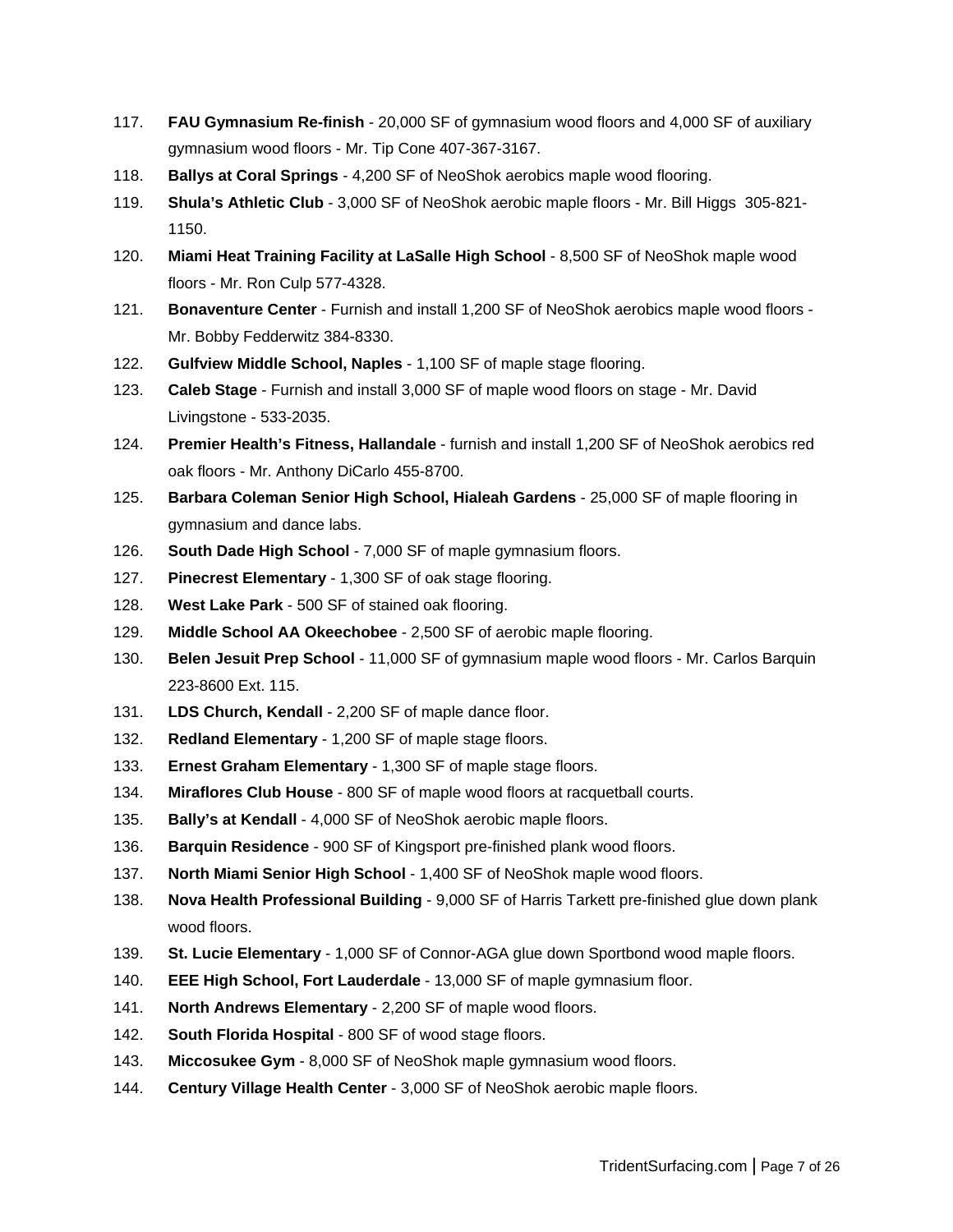- 145. **State School "U"** 1,300 SF of maple wood stage floors.
- 146. **State School "H-1"** 1,300 SF of maple wood stage floors.
- 147. **State School "F"** 1,300 SF of maple wood stage floors.
- 148. **South Dade High School** 2,400 SF of maple wood stage floors.
- 149. **Northwestern High School** 25,000 SF of gymnasium, multipurpose, aerobics maple wood floors.
- 150. **LDS Church, Flagler** 2,200 SF of maple dance floor.
- 151. **MDCC-Humanities Building** 1,000 SF of maple stage wood floors.
- 152. **Arcola Lakes Elementary** 1,300 SF of maple wood stage floors.
- 153. **HAFB Fitness Center** 11,000 SF of maple wood floors Mr. Herb Tiedemann
- 154. **Carnival Cruise Lines** 1,500 SF of NeoShok aerobic wood floors.
- 155. **Courvoisier Courts at Brickell Key** 1,600 SF of maple wood floor in racquetball court and squash court.
- 156. **Middle School FF** 1,200 SF of stage oak wood floors.
- 157. **State School B North** 1,200 SF of stage wood floors.
- 158. **A.L. Lewis Elementary** 1,000 SF of maple stage floors.
- 159. **Coral Springs Civic Center** 10,000 SF of maple wood floors.
- 160. **New River Middle School** 1,200 SF of maple wood floors.
- 161. **Winston Park Tract G** 800 SF of maple wood floors at racquetball courts.
- 162. **Rainbow Park Elementary** 1,200 SF of maple strip wood floors in dance slab.
- 163. **Buena Vista Elementary** 1,200 SF of maple stage wood floor.
- 164. **Grand Bay Club, Key Biscayne** 3,000 SF of 3/4 x 2¼" pre-finished nailed oak flooring.
- 165. **Burt Reynolds Theater, West Palm Beach** 1,200 SF of maple stage floor.
- 166. **Bally's at Waterside** 3,000 SF of NeoShok maple floor.
- 167. **Indian Ridge Middle School** 1,200 SF of stage wood floors.
- 168. **School GG** 1,500 SF of maple wood stage floors.
- 169. **Everglades City School** 500 SF of stage wood floor and repair 1,000 SF of gymnasium floor.
- 170. **Elementary School "B"** 400 SF of maple stage wood floor and trim.
- 171. **UM Hecht Center Athletic Facility** Re-finish 14,000 SF of gymnasium wood floors Harvey Stern - 305-284-2364
- 172. **Eastern Financial Credit Union** 600 SF of custom finished wood floors.
- 173. **Meadowbrooke Elementary** 600 SF of dance parquet maple wood floors.
- 174. **Royal Palm Beach Community High School** 25,000 SF of NeoShok maple wood floors at gymnasium stage, dancing rooms.
- 175. **Twin Lakes High School West Palm Beach** 20,000 SF of wood floors and stage hard board floors.
- 176. **Wilton Manors Elementary** 1,600 SF of maple wood floors.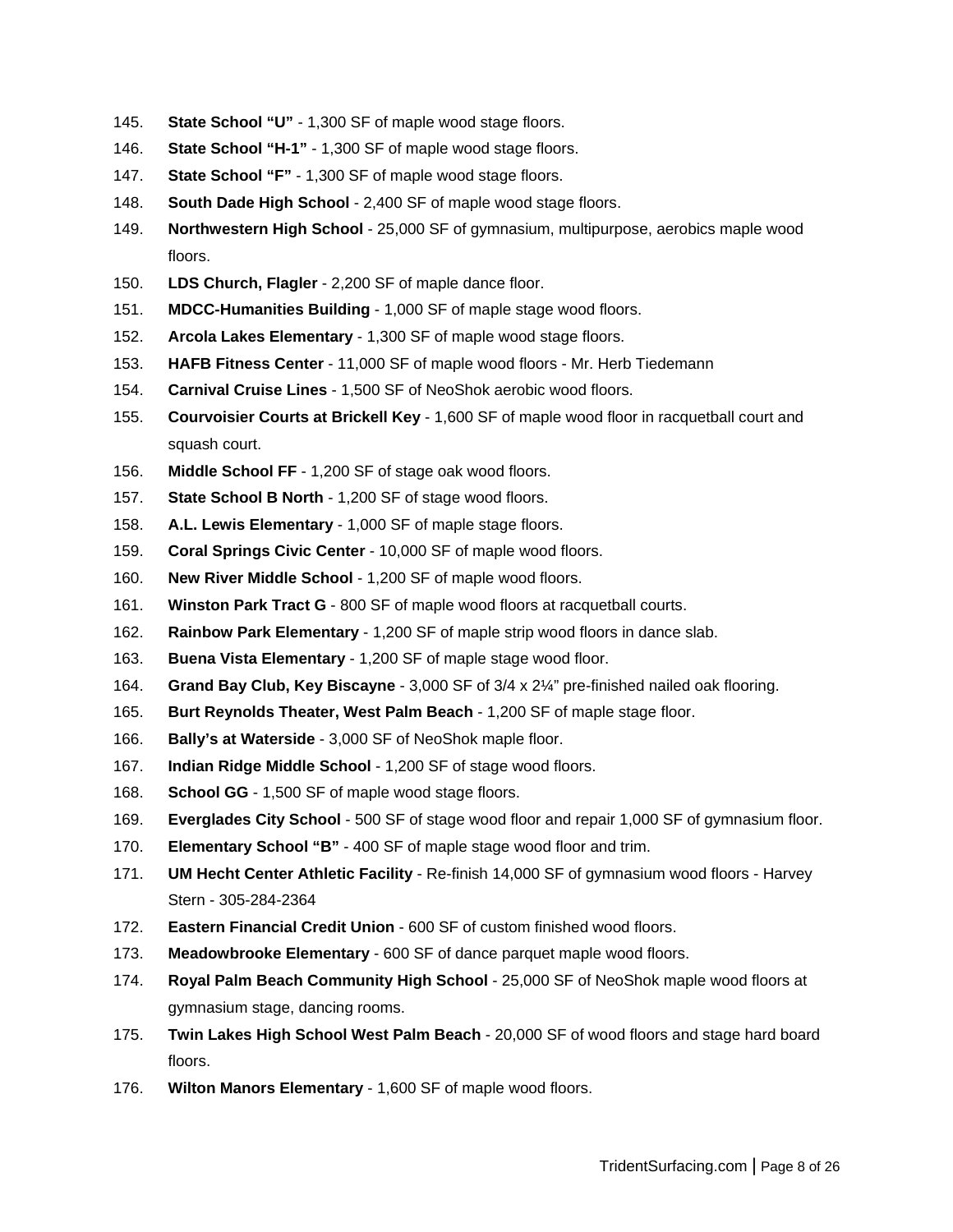- 177. **RR Moton** 3,500 SF of NeoShok maple wood floors.
- 178. **Coral Reef High School** 20,000 SF of maple wood floors at gymnasium, stage and dance floor.
- 179. **Santa Clara Elementary** 1,200 SF of maple stage wood floor.
- 180. **Murray Middle School-Stuart** 9,000 SF of gymnasium maple parquet floors.
- 181. **Roarke Hall** 1,500 SF of NeoShok maple wood floors.
- 182. **Coconut Grove Fitness Center** 2,000 SF of NeoShok maple wood floors David Carney 305-579-1240.
- 183. **Glades Day Middle School** 8,000 SF of NeoShok gymnasium floors Mandy Perez 561-996- 6769
- 184. **LDS Homestead** Re-finish 7,000 SF of maple gym floors.
- 185. **Santa Fe Communitty College -** 14,000 SF retrofit maple floors over synthetic floors on ¾" plywood.
- 186. **Homestead YMCA** Re-finish 12,000 SF of wood gymnasium floors.
- 187. **Shula's Steakhouse, Headquarters Offices** Furnish and install + 3,000 SF of red cherry wood floors.
- 188. **Roney Plaza** + 800 SF of pre-finished wood slats over ¼" foam underlayment.
- 189. **Hyatt Beach House, Key West** 1,200 SF of Southern Yellow Pine stained and finished.
- 190. **Pace Senior High School** 1,200 SF of red oak aerobics floor A.D. David Ahern, 305-624- 8534.
- 191. **Tradelink Offices, Coral Gables** 450 SF of pre-finished wood slats over ¼" foam underlayment.
- 192. **BCC Student Services** 1,500 SF of hard casened masonite tempered stage floors.
- 193. **Windsor Park Apartments** 800 SF of wood racquetball courts.
- 194. **MDCC Building 303** Re-finish 3,500 SF of dance wood aerobics floors.
- 195. **University of North Florida -** 11,000 SF. Duracushion I maple wood floors over existing synthetic.
- 196. **Crate & Barrel at Aventura Mall** + 3,000 SF of ¾" x 2¼" red oak flooring on sleepers subfloor.
- 197. **Dacra Construction Offices -** Re-finish + 1,500SF of existing South Florida yellow pine, sand seal and finish.
- 198. **High School "DDD"** 20,000 SF maple wood floors.
- 199. **Key West Naval Air Station Gymnasium** 7,300 SF of Permalock maple gym floors.
- 200. **McNichols Middle School** 1,000 SF of maple wood floors.
- 201. **Boyd Anderson High School** Sand, seal and re-finish 12,000 SF gymnasium.
- 202. **St. Lucie West Centennial High School** 21,000 SF of maple gym, stage, and dance wood floors.
- 203. **Gulf Coast High School** 20,000 SF maple gym floor and stage.
- 204. **Michael Ann Russell J.C.C.** 1,600 SF of maple wood floors and racquetball courts.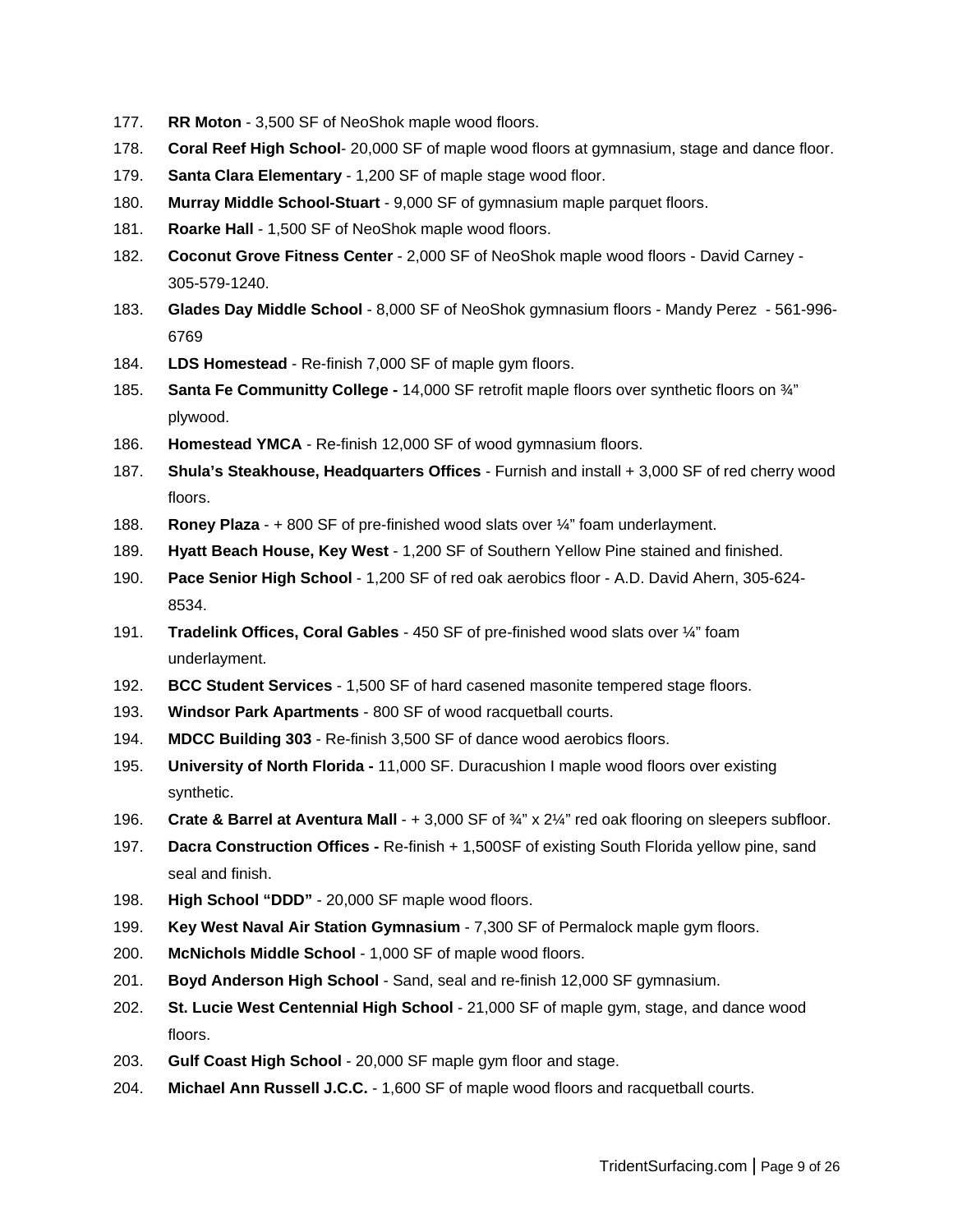- 205. **Gerald's Gym** 600 SF of aerobic maple wood floors.
- 206. **Cameron Gardens, Tamarac** 800 SF racquetball courts wood floor.
- 207. **Golds Gym, Hollywood** 2,000 SF of black NeoShok maple aerobic wood floors.
- 208. **Sugar Sand Park** 15,000 SF maple gym floor and stage.
- 209. **LDS Church, Coral Springs** 4,000 SF of maple multipurpose floors.
- 210. **Yacht Club at Brickell** 800 SF of maple wood floors and racquetball courts.
- 211. **Morikami Elementary** 600 SF of maple stage wood floors.
- 212. **Linda Lentin Elementary School** 1,200 SF of stage maple wood floors.
- 213. **MacArthur High School, Hollywood** Sand, seal and re-finish 11,500 SF gymnasium.
- 214. **L.A. Fitness at Coral Springs** 5,000 SF of NeoShok maple wood floor in gymnasium and 4,800 SF of NeoShok maple wood floor in six (6) racquetball courts.
- 215. **Cracker Barrel, Deerfield Beach** 1,500 SF of oak strip flooring.
- 216. **Golds Gym @ Hollywood** 1,500 SF of black NeoShok wood floors.
- 217. **Just For Feet** 1,000 SF of parquet wood floors.
- 218. **Ely High School** sand, seal, and re-finish 11,000 SF of gymnasium wood floors.
- 219. **N.E. High School** screen and re-coat 10,000 SF of gymnasium wood floors.
- 220. **Pembroke Shores Park Sports Complex** 10,000 SF of gymnasium wood floors and 4,000 SF of racquetball court wood floors.
- 221. **Michael M. Krop High School , Miami** 20,000 SF of maple floors in gymnasium, stage, dance rooms.
- 222. **Pace High School Gymnasium** 12,000 SF of maple gymnasium floors.
- 223. **Alex & Esther Gruber Community Center** 8,000 SF of maple gymnasium wood floors.
- 224. **Arthur Meyer Academy** 1,500 SF of stage wood floors.
- 225. **Cooper City High School** sand, seal, re-finish 10,500 SF of gymnasium wood floors.
- 226. **Miami Light Project** 1,500 SF of NeoShok maple wood floors.
- 227. **Morton's Steak House** 1,200 SF of Kentucky wood 12" x 12" parquet wood floors.
- 228. **Benihana Restaurant** 350 SF of re-finished glue down wood floors.
- 229. **Coconut Creek High School** Sand, seal and finish 11,000 SF of gymnasium wood floors.
- 230. **Miami Carol City High School** Screen and re-coat 11,000 SF of gymnasium floors.
- 231. **Riverside Theater, Vero Beach** 1,500 SF of maple wood floors in dancing room.
- 232. **Caribbean Elementary** 1,200 SF of maple stage wood floors.
- 233. **Martin County Public Library** 900 SF of maple floors.
- 234. **St. Paul Lutheran Church** 8,000 SF NeoShok gymnasium maple wood floors.
- 235. **Naples Players Theater** 2,000 SF of hard casened Masonite tempered stage floors.
- 236. **Friedman Residence** 500 SF of oak wood floor.
- 237. **Deerfield Beach High School** Sand, seal and finish 11,000 SF of gymnasium wood floors.
- 238. **Miramar High School** Screen and re-coat 10,000 SF of gymnasium floors.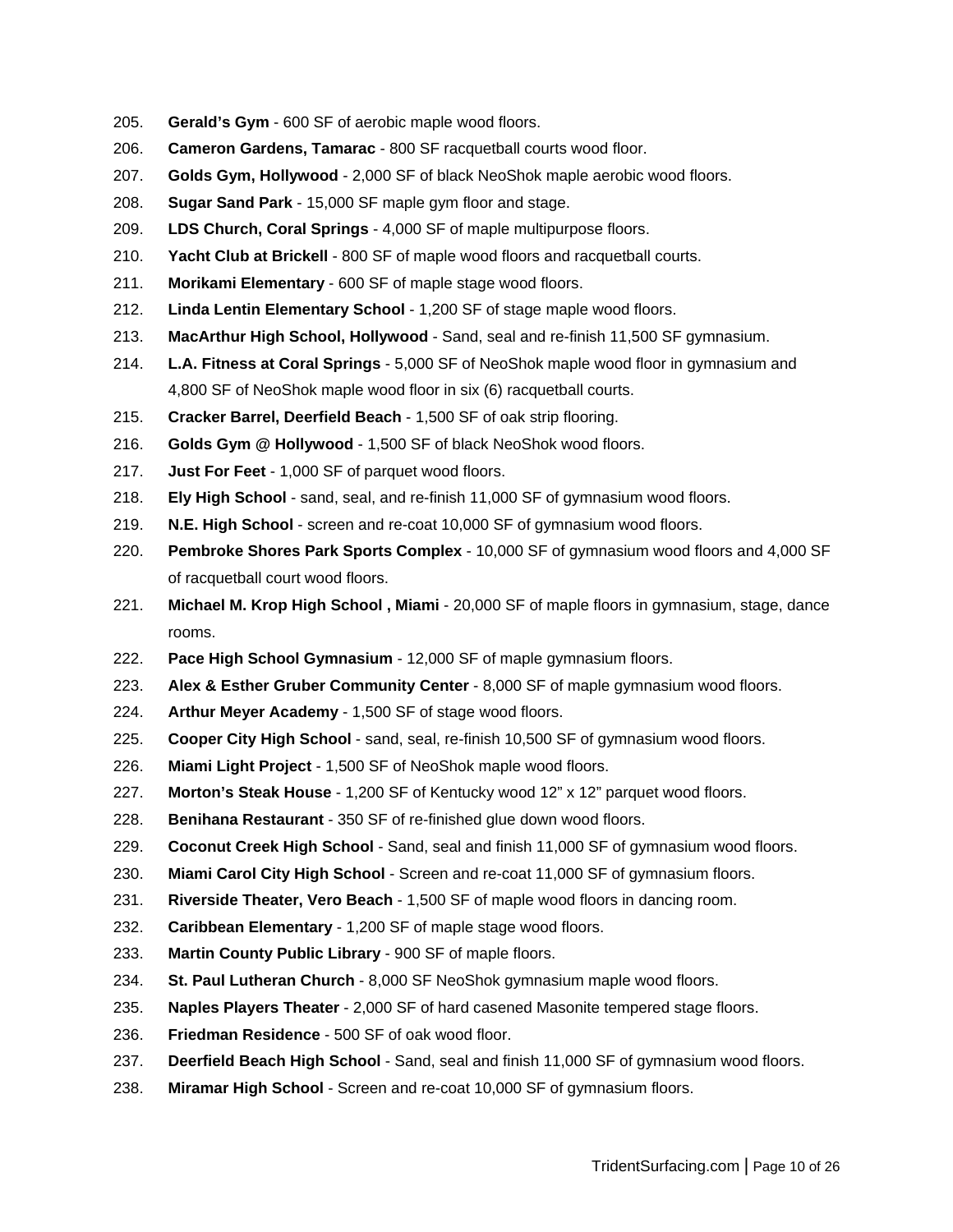- 239. **Michael Ann Russell** Sand, screen and re-coat 10,000 SF of gymnasium floors.
- 240. **South Broward High School** Screen and re-coat 10,000 SF of gymnasium floors.
- 241. **Sun Dome Arena** . 12,000 SF. Rezill-Channel maple floors.
- 242. **University of Florida - Recreation Center .** 12,000 SF. Neoshok maple floors in gymnasium.
- 243. **Piper High School** Re-coat 10,000 SF of gym floors.
- 244. **Hallandale High School Gym** Re-sand and re-finish 10,000 SF of gymnasium floors.
- 245. **Edison High School** Re-finish 12,000 SF of gymnasium floors.
- 246. **Doral Spa Fitness Center** 2,100 SF of oak parquet floors and 1,100 SF of maple strip aerobics room floor.
- 247. **LDS Church - MDCC Campus** 3,000 SF of maple clip and channel wood gymnasium floors.
- 248. **Bally's Total Fitness Hillsborough Avenue, Tampa** 3,000 SF of NeoShok maple aerobic floors.
- 249. **Perfect Circle Fitness Center** 1,200 SF of NeoShok aerobic maple wood floors.
- 250. **Plantation High School** screen and re-coat 10,000 SF of gymnasium wood floors.
- 251. **Miramar High School** replace 2,000 SF of stage wood floors with new oak and maple wood floor.
- 252. **Beauchamp Residence** 1,500 SF of red oak flooring.
- 253. **Hallandale High School Stage** Replacement of 2,000 SF of stage wood floors, red oak and maple.
- 254. **Hollywood Hills High School Stage** Replacement of 2,000 SF of stage wood floors, red oak and maple.
- 255. **Temple Terrace Family Center, Temple Terrace, Florida** 13,000 SF of Connor Duracushion I maple wood floor system in gymnasium.
- 256. **Northwestern High School** Sand, screen, re-coat 12,000 SF of gym floor.
- 257. **Western High School** Sand, screen, re-coat 10,000 SF of gym floor.
- 258. **Southwest High School** Sand, screen, re-coat 8,500 SF of gym floor.
- 259. **Braddock High School** Screen and re-coat 12,000 SF of gym floor.
- 260. **Miami Springs Gym** Screen and re-coat 11,000 SF of gym floor.
- 261. **Absolutely Suitable Store, Miami Beach** 1,200 SF of green stained oak pre-finished wood floor.
- 262. **World Mardi Gras, Fort Lauderdale** 3,000 SF of red oak flooring stained and finished over wood platform.
- 263. **Sunset Lakes Aerobics** 700 SF of NeoShok aerobic maple wood floor.
- 264. **Atlantic Seacrest High School** 1,200 SF of maple gymnasium wood floors.
- 265. **Succa Store** 2,000 SF of pre-finished Permagrain Timeless Series II wood floor.
- 266. **British Airways** 3,000 SF of Buell pre-finish 3/8" x 2¼" oak plank wood floor glue down installation.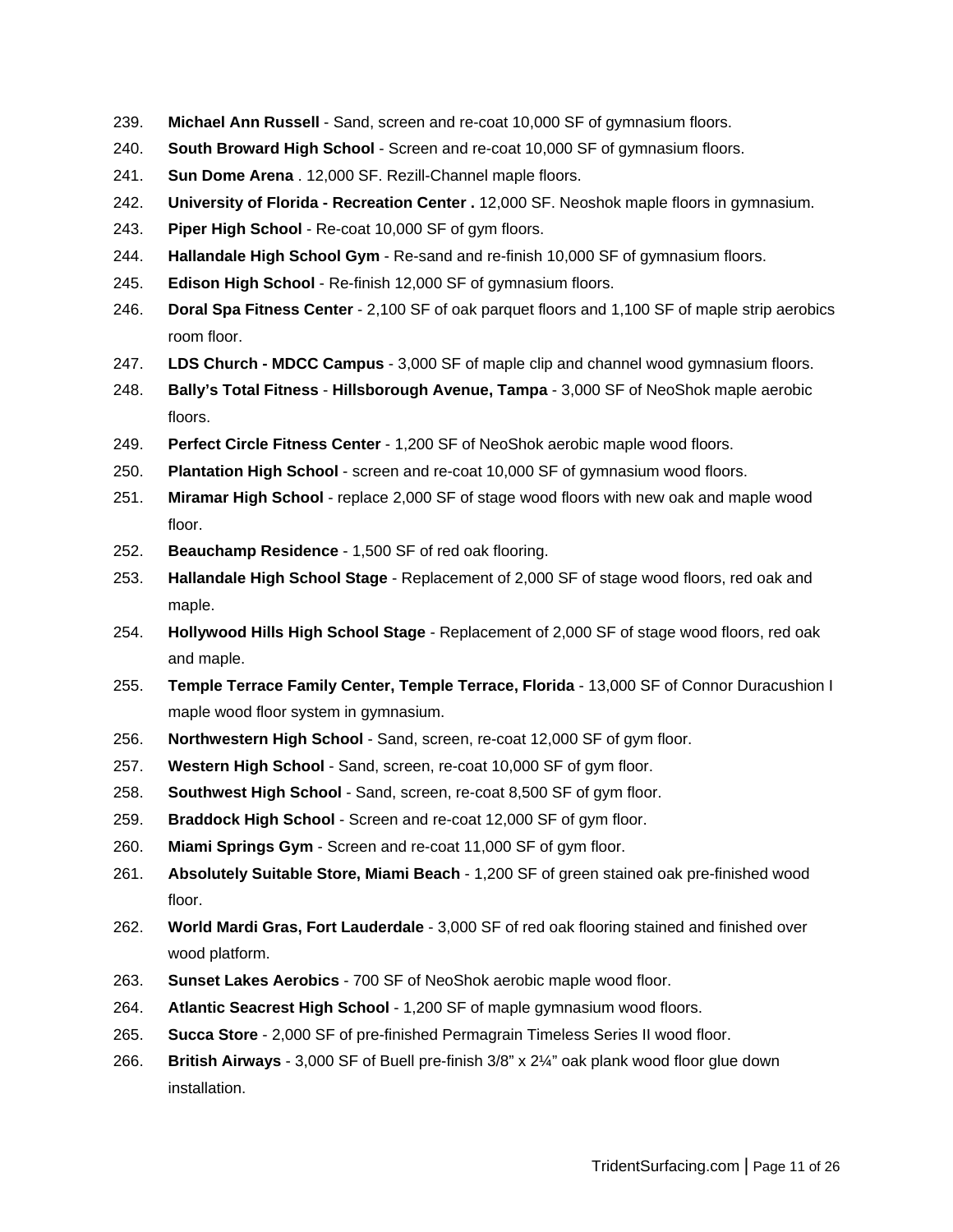- 267. **Middle School "CC", Deltona** 8,000 SF of Duracushion II gymnasium maple wood floor system and 1,000 SF of stage floor.
- 268. **Progressive Insurance, Tampa** 1,200 SF of Multiflex Aerobic wood floor system.
- 269. **LDS Windemere, Florida** 5,600 SF of Duracushion I maple gym wood floor system.
- 270. **Lake Wales Municipal Complex, Winter Haven** Repair approximately 2,100 SF of existing maple wood floors.
- 271. **Coral Springs High School -** Sand, screen, re-coat, 12,000 SF of gym floor.
- 271. **Celebration Health Center, Kissimmee. -** 8,000 SF Rezill Channel-Panel gym floors, 4,000 SF Neoshok aerobics floor.
- 275. **Embry Riddle University, Daytona. -** 24,000 SF Neoshok maple wood floors.
- 276. **Walt Disney Institute. -** 14,000 SF NeoShok [ red and black ] maple wood floors in gym .
- 277. **Walt Disney World Sports Complex. -** 36,000 SF red NeoShok maple wood floors in gym, 17,000 SF Multiflex maple wood floors in Auxiliary gymnasium, and 7,200 SF Powerlock portable maple wood floors.
- 278. **University of Florida S.W. Recreation Center.-** 25,000 SF Duracushion I maple wood floor, 4,000 SF NeoShok aerobic maple wood floors, and 4,800 SF Powerstrip maple wood floors at racquetball courts.
- 279. **University of Florida Volleyball Center. -** 14,000 SF Rezill Channel maple wood floor system.
- 280. **University** o**f Florida Student Rec. Center. -** 20,000 SF Duracushion I gymnasium and racquetball wood floors.
- 281. **University of Florida O'Connell Center. -** 7,000 SF clip and channel maple wood floors at gymnastics center.
- 282. **Wesley Chapel High School BBB** 10,000 SF of Connor Rezill panel maple wood floor system in gymnasium.
- 283. **Platinum Fitness -** 1,200 SF NeoShok maple aerobic floors.
- 284. **Stoneman Douglas High School** Sand, screen, re-coat, 10,000 SF of gym floor
- 285. **Key West Grill** 2,600 SF oak flooring
- 286. **Lake Stevens Middle School** Replace 1,200 SF of stage wood floors.
- 287. **Coleman Carroll Senior High School, Miami** 9,200 SF of NeoShok maple gymnasium wood floors.
- 288. **McCarthy Senior Catholic High School, Fort Lauderdale** 9,200 SF of NeoShok maple gymnasium wood floors.
- 289. **Gulliver Prep** 8,500 SF Connor Rezill Channel gymnasium wood floor system.
- 290. **NW High School Stage -** Replace 2,000 SF of stage wood floor.
- 291. **Indian River Community College** Sand -seal, finish and stripped gymnasium floor
- 292. **Walt Disney Field House** Re-finish, reseal and finish 54,000 SF
- 293. **Heron Bay Commons** 800 SF maple racquetball wood floors.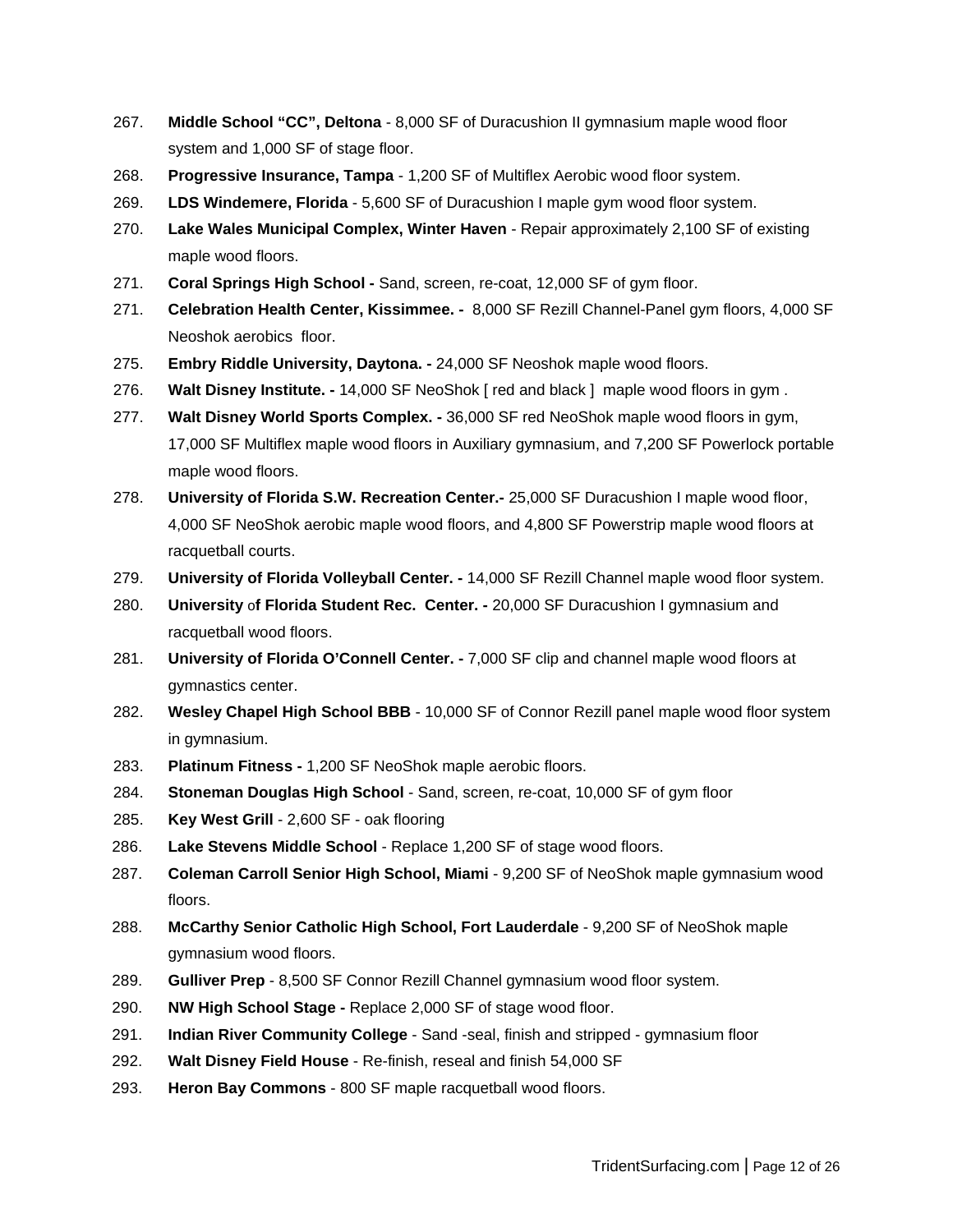- 294. **South Fork High School** 1,600 SF of stage pine wood floors.
- 295. **Canterbury School** 12,000 SF of Connor Rezill Panel gymnasium wood floor system.
- 296. **Hialeah Senior High School** Screen and re-coat, 9,000 SF of gym floor.
- 297. **Capital One** 8,600 SF NeoShok gymnasium wood floor
- 298. **UB Kimsey Elementary** 800 SF stage wood floor
- 299. **NW High School Stage** Replace 2,000 SG stage wood floor
- 300. **Pinellas Park Middle School** Repair 2,500 SF of existing maple wood gym floors Sand, seal and refinish 8,500 SF.
- 301. **Embry-Riddle University** Screen and recoat 24,000 SF of gymnasium floor.
- 302. **Miami Dade Community College Dance Room** 1,200 SF of Rezill Channel dance floor with 200 SF of portable

aerobic floor.

- 303. **Walt Disney Field House** Re-finish, reseal and finish 54,000 SF
- 304. **Smithbrooke Club House** 800 SF of wood floors as racquetball courts.
- 305. **St. Andrews at Miramar** 800 SF of wood floors at racquetball courts.
- 306. **St. Andrews at Coral Springs** 800 SF of wood floors at racquetball courts
- 307. **Les Suites Hotel Miami Beach** 800 SF prefinished plank wood floors.
- 308. **Jackson High School** Screen and recoat 10,000 SF of gymnasium wood floors.
- 309. **Flanagan High School** Screen and recoat 15,000 SF of wood floors at gymnasium, stage and dance room.
- 310. **Palm Beach Atlantic College** Screen and recoat 12,000 SF of gymnasium wood floors and racquetball courts.
- 311. **South Fork High School** Screen and recoat 12,000 SF of gymnasium wood floors and new 1,200 SF of stage pine wood floors.
- 312. **Parkway Middle School** 1,400 SF of black aerobic Neoshok maple wood floors.
- 313. **Gatsby's Boca** Screen and recoat 2,000 SF of wood floors.
- 314. **Sugarloaf Middle School** 10,000 SF of gymnasium maple wood floors.
- 315. **Lake Brantley High School** 12,000 SF of Duracushion II maple gym floor.
- 316. **Gulliver High School Dance Room** 1,200 SF of aerobic maple wood floors.
- 317. **Middle School AA (Milam)** 1,200 SF of stage maple wood floors.
- 318. **Middle School BB (Everglades)** 1,200 SF of stage maple wood floors.
- 319. **Middle School CC (Kenwood)** 1,200 SF of stage maple wood floors.
- 320. **Middle School DD (Leisure City)** 1,200 SF of stage maple wood floors.
- 321. **Avatar Poinciana Lobby -** 1,000 SF of vintage oak flooring on plywood.
- 322. **Roosevelt High School** 9,000 SF of new maple strip flooring.
- 323. **Rochelle School for Arts** 1,000 SF of new Neoshok black dance flooring.
- 324. **Pompano Beach Institute High School** Sand, seal, stripe and refinish gym floor + 10,000 SF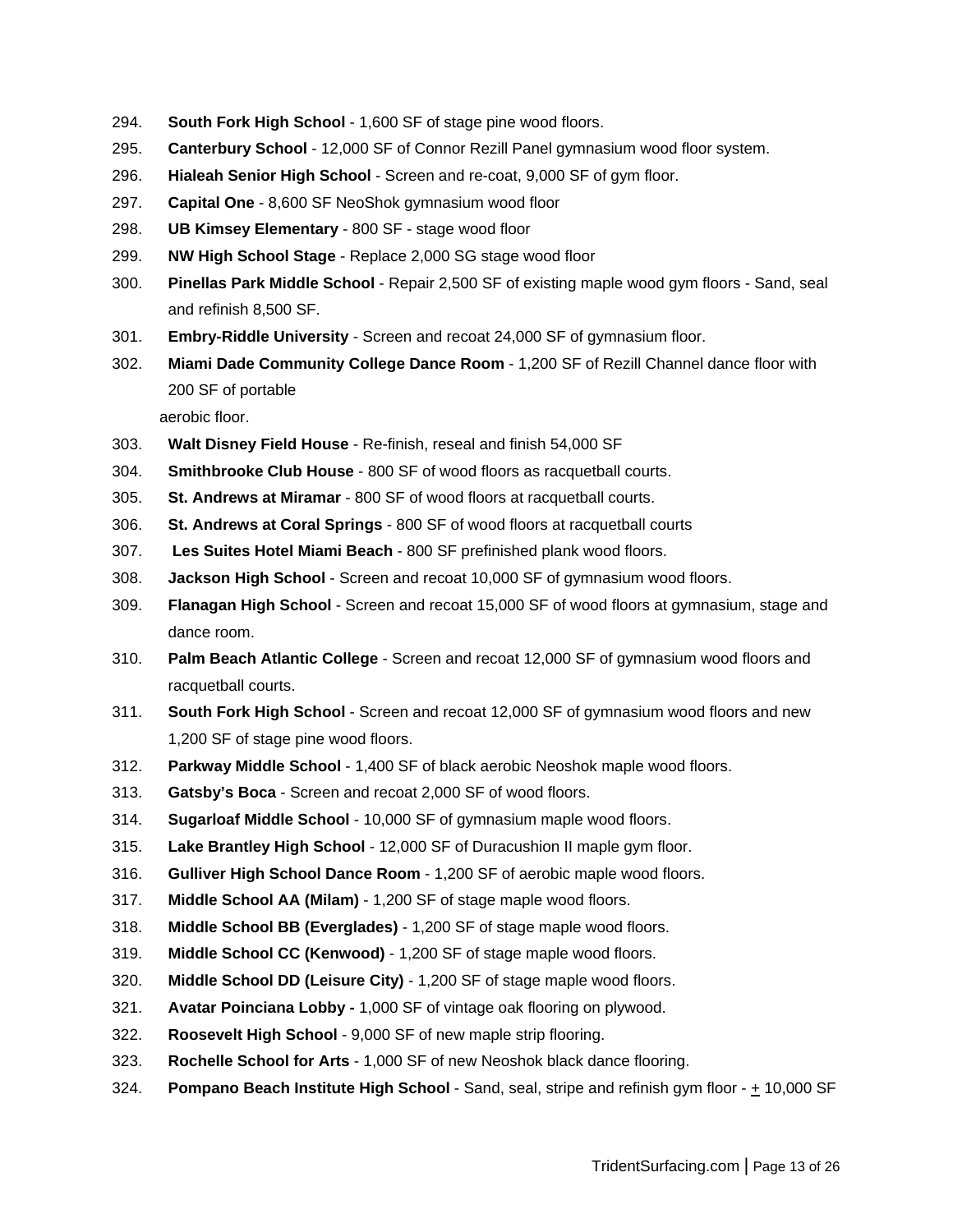- 325. **Palmetto High School** 1,500 SF of Duracushion II maple dance floor.
- 326. **Hialeah Miami Lakes High School** Screen and recoat 10,000 SF gymnasium wood floors.
- 327. **Bally's @ Oakland Park** 3,000 SF Neoshok aerobic wood floors.
- 328. **Salvation Army West Palm Beach** 1,000 SF of power strip stage maple wood floors.
- 329. **State School D-1** 1,200 of stage maple wood floors.
- 330. **Driftwood Middle School** 1,100 SF of stage maple wood floors.
- 331. **Bass Museum** 7,000 SF of red oak on sleepers bleached and stained.
- 332. **State School Q-1** 1,200 SF of stage maple wood floors.
- 333. **State School - II-** 1500 SF stage wood floor and 10,000 sf of dance studio floor
- 334. **Narcoossee Elementary School** 1,000 SF stage wood floor
- 335. **Poinciana Elementary School** 1,000 SF of stage wood floor
- 336. **Bishop Verot Santini Center** 3,000 SF Neoshok aerobic and stage wood floor
- 337. **Lake Shore Middle School** 9,000 SF gymnasium maple wood floor
- 338. **Pedro Menendez High School** 15,000 maple gym floor, aerobic, dance and stage wood floor
- 339. **Rocklake Middle School** 1,100 SF of stage wood maple floor -overhead cushion II
- 340. **Yankee Town School** 9,000 SF of Neoshok gymnasium maple wood floor
- 341. **J.W. Mitchell High School** 12,000 SF of Rezill Channel gymnasium floor
- 342. **American Airlines Arena - Miami Heat Facility** 15,000 SF of Uniforce maple floor, and 12,000 SF of
- 343. **Caloosa Middle School** 10,000 SF of gymnasium maple wood floors.
- 344. **St. Matthew's Priest Residence** 5,000 SF of red oak wood floors.
- 345. **South Point YMCA** 1,700 SF of new Neoshok black aerobic flooring.
- 346. **Park at Lee Vista** 2,000 SF of repair and refinish Duracushion II.
- 347. **Florida Southern College** 5,000 SF of new Hardwood parquet (oak) in the band and choral rooms.
- 348. **Felix Varela High School** 20,000 SF of Duracushion II maple wood flooring in gymnasium, stage, dance and
- 349. **South Miami High School** Screen and recoat 25,000 SF of gym floor and stage.
- 350. **West Bay Club Sports Building** 1,200 SF of Neoshok maple aerobics wood flooring.
- 351. **N.E. High School** Removal and replacement of 1,600 SF of wood stage flooring.
- 352. **American High School** Screen and recoat 11,000 SF of gymnasium wood floor.
- 353. **Norland High School** Screen and recoat 11,000 SF of gymnasium wood floor.
- 354. **Aberdeen Fitness Center** 1,500 SF of aerobics maples wood floors.
- 355. **Corkscrew Middle School-Naples** 1,500 SF of stage wood floors.
- 356. **Beuchel Residence** 700 SF of squash court wood floors.
- 357. **Nova High School** Sand and refinish 10,000 SF of gymnasium floor.
- 358. **Nova Middle School** Sand and refinish 9,000 SF of gymnasium floor.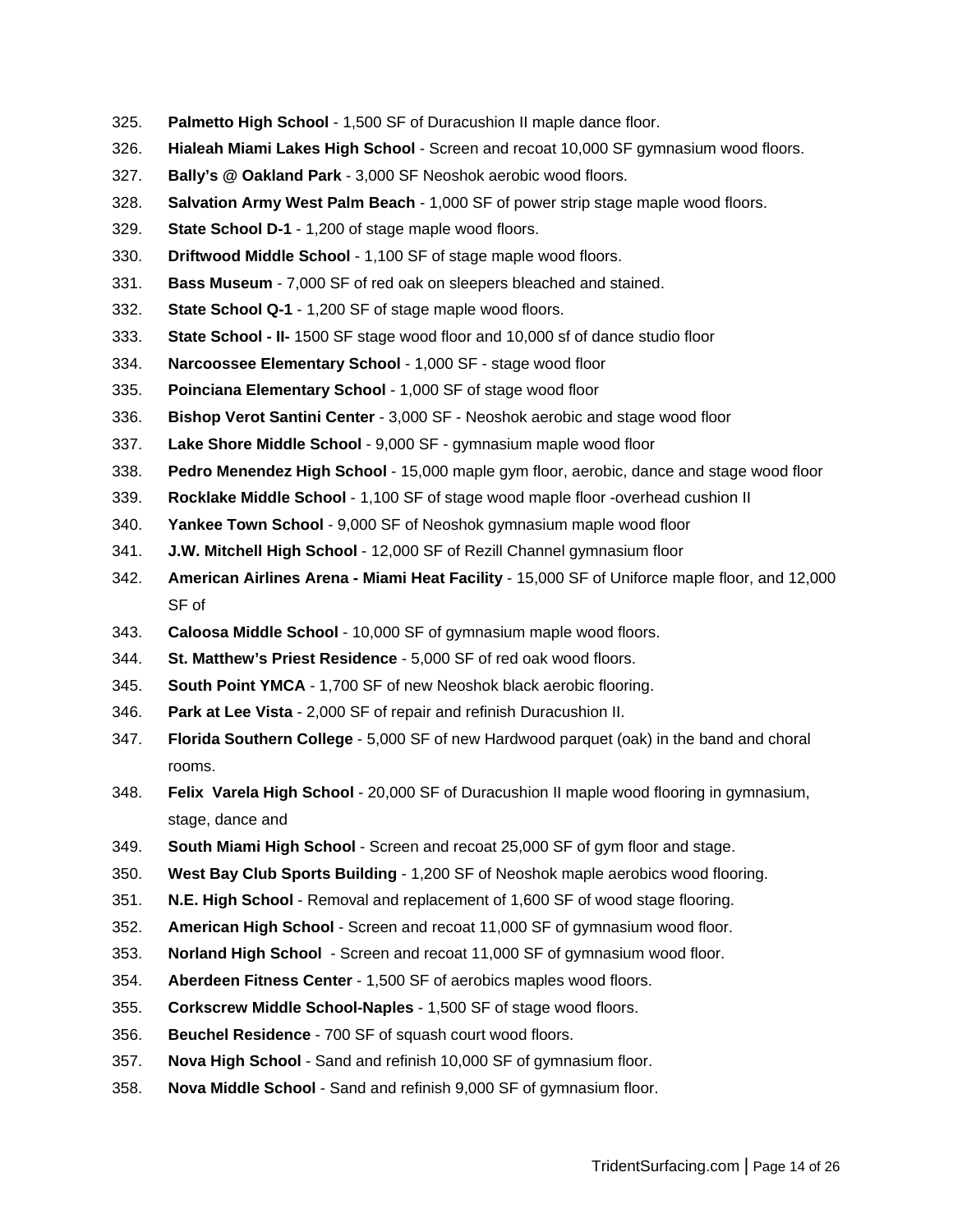- 359. **Stanley Switlik Elementary** 1,200 SF of stage wood floors.
- 360. **Lawton Child's Middle School** 1,500 SF of stage wood floors.
- 361. **Coral Springs Christian School** 12,000 SF of Neoshok gymnasium wood floors.
- 362. **Harold & Sylvia J.C.C. WPB** Repair and refinish 12,000 SF of gymnasium wood floors.
- 363. **Academic Village** 10,000 SF of gymnasium wood floors.
- 364. **Lakeworth High School** 10,000 SF of gymnasium wood floors.
- 365. **Ransom Everglades** 800 SF of stage wood floors and repair 800 SF of river recovered pine flooring.
- 366. **Florida Elks Association, Umatilla Florida** 15,000 SF of Neoshok gymnasium wood floors.
- 367. **Trenton High School Gym** 11,000 SF of Neoshok gymnasium wood floors.
- 368. **Bally's at Carrolwood** 2,800 SF of Neoshok wood flooring.
- 369. **Deland High School** 11,500 SF of new Neoshok gym flooring.
- 370. **Rollins College** 5,000 SF of new Uniforce gym flooring and 25,000 SF of new Rezill Panel gym and aerobics.
- 371. **Hollywood Hills High School** Sand and refinish 10,000 SF of gymnasium floor.
- 372. **Hacienda Cove Club House** Furnish and install 800 SF of racquetball court wood floors.
- 373. **Brickell Gym** 1,200 SF of Neoshok aerobic wood floors.
- 374. **J.W. Marriott, Brickell** 8,000 SF of miscellaneous prefinished glue down wood floors.
- 375. **Ocean Club Aerobic** 800 SF of Neoshok aerobic wood floors.
- 376. **Bally's Winter Park -** 2,500 SF Black Neoshok maple aerobic floors.
- 377. **Ellington Darden Residence -** 1,000 SF special stained pinewood floors.
- 378. **Gainesville Health and Fitness -** 1,000 SF Rezill Panel maple floors.
- 379. **Boynton Beach YMCA** 10,000 SF of Neoshok gymnasium floors 3rd. grade maple.
- 380. **Jane Roberts Middle School** 2,500 SF of stage maple wood floors and dance room.
- 381. **Bally's Pembroke Pines** 4,000 SF of Neoshok aerobics maple wood floors and 1,200 SF of glue down
- 382. **Gusman Theater** 2,500 SF of stage maple floors with retro flex subfloor system.
- 383. **First Baptist Church, Pompano Beach** 8,000 SF of Duracushion I gymnasium wood floors
- 384. **Freeport High School** 12,000 SF of new Neoshok gym flooring and 1,200 SF of new pine stage flooring.
- 385. **Dunedin high School** 10,000 SF of new Anchored Rezil sleeper flooring.
- 386. **Bethlehem K-12 Repair** 2,200 SF of Multiflex with maple repair.
- 387. **Brickell Yacht Club II** Furnish and install 800 SF of racquetball court wood floors.
- 388. **Bucky Dent Gymnasium** 12,000 SF of Rezill channel wood gymnasium floors.
- 389. **Wildwood Apartments** 800 SF of racquetball court wood floors.
- 390. **Madison PK-8 School** 9,000 SF of Rezil panel wood gymnasium floors.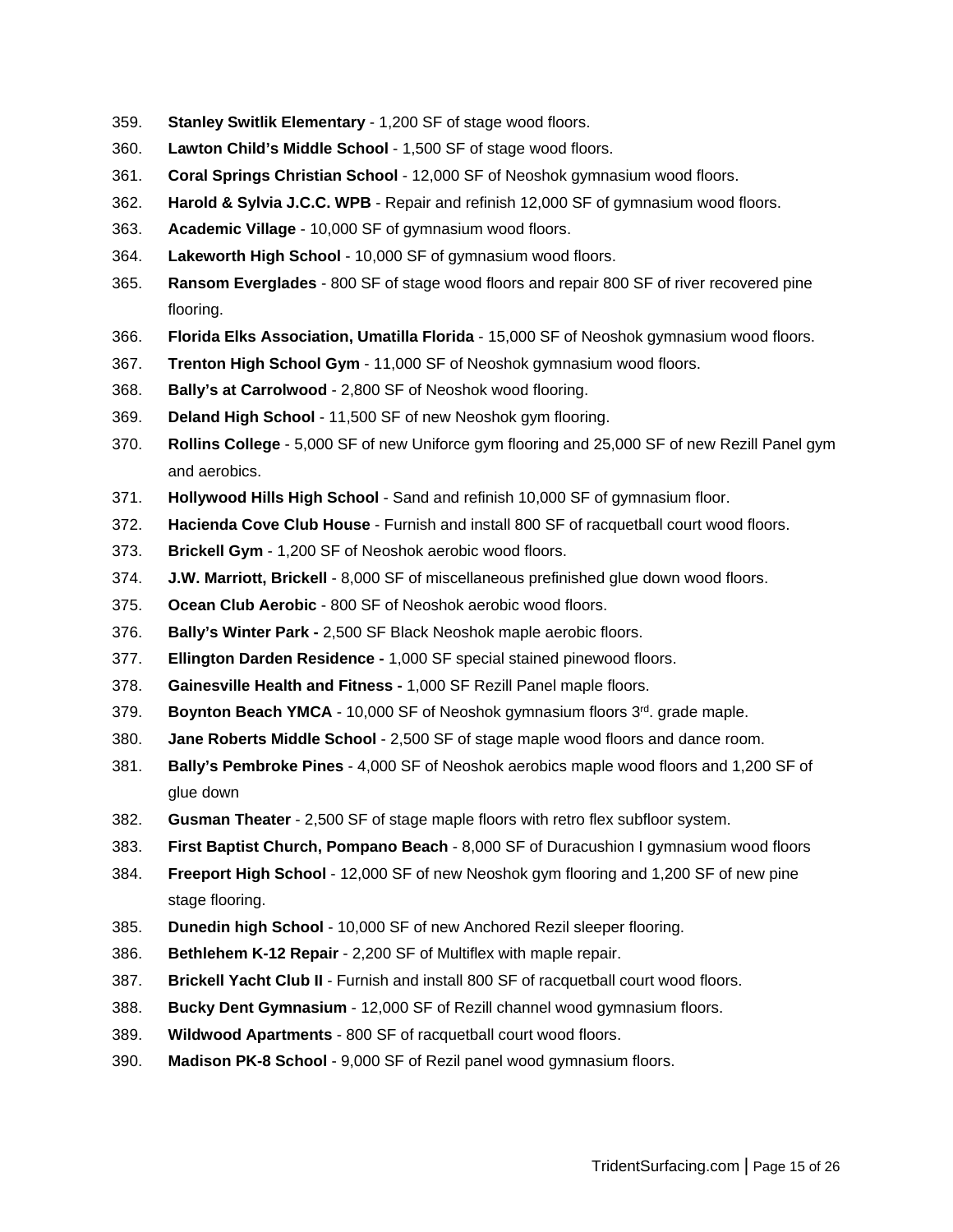- 391. **Orange County Olympia High School** 14,000 SF of Neoshok gymnasium wood floors and stage.
- 392. **Orange County Timber Creek High School** 14,000 SF of Neoshok gymnasium wood floors and stage.
- 393. **West Port High School** 20,000 SF of Neoshok wood floors.
- 394. **W. Nassau High School, Nassau Co. -** 2,000 SF of Rezill Panel stage.
- 395. **Hillyard M.S. Nassau Co. -** 2,000 SF of Rezill panel stage.
- 396. **Columbus High School -** 10,000 SF of Neoshok maple wood gym floors.
- 397. **Miami Lakes Technical High School** 19,000 SF of Duracushion II maple gym and aerobics floors.
- 398. **North Lauderdale Academy** 9,000 SF of Duracushion I gymnasium wood floors.
- 399. **Coral Reef H.S. Dance floor -** 2,000 SF maple wood dance floor.
- 400. **Goodlet Park dance floor -** 3,000 SF Neoshok maple dance floor.
- 401. **Piper High School Gymnasium -** sand & refinish 10,000 SF gymnasium wood floor.
- 402. **Monterey C. Health Park -** 800 SF Racquetball court wood floor.
- 403. **L.A. Fitness South Miami -** 5,000 SF Neoshok maple floor & 4,000 SF Duracushion II maple floors.
- 404. **Bally's Commercial -** 2,000 SF Neoshok wood floor.
- 405. **LDS, St. Cloud** 3,000 SF of Duracushion gymnasium wood floor system.
- 406. **LDS Church Oviedo** 3,000 SF Duracushion II maple floors.
- 407. **University of Florida Basketball Practice Facility** 20,000 SF of **UniForce** gymnasium wood floors.
- 408. **Plant High School, Tampa -** 12,000 SF Rezill Panel Multiflex maple gymnasium floors.
- 409. **LDS Coconut Creek** 3,000 SF of gymnasium maple wood floors.
- 410. **Naples Lakes Country Club -** 1,200 SF Neoshok aerobic wood floor.
- 411. **Davenport Elem. -** 1,000 SF Red Oak.
- 412. **Westport stage -** 2,500 SF maple & pine.
- 413. **St. Joseph Academy -** 1,000 SF maple stage, 11,000 Neoshok.
- 414. **Shores Christian Academy -** 6,000 SF Rezill Channel wood floor
- 415. **Trinity Church School -** 9,000 SF Neoshok Gym.
- 416. **Bollaterri Academy -** refurbish 7,000 SF portable floor.
- 417. **F.S.U. Leach Center -** 6,000 SF Neoshok aerobic wood floor.
- 418. **Winter Haven High School -** Resand and finish 10,000 SF of gymnasium floor.
- 419. **Disney Horseshoe Saloon -** Refinish 11,000 SF of gymnasium floor.
- 420. **Trinity Preparatory School -** Refinish 11,000 SF of gymnasium floor.
- 421. **Lakewood Sr. High School -** Refinish 8,000 SF of gymnasium floor.
- 422. **Atlantic Beach Resort -** 1,600 SF of racquetball court.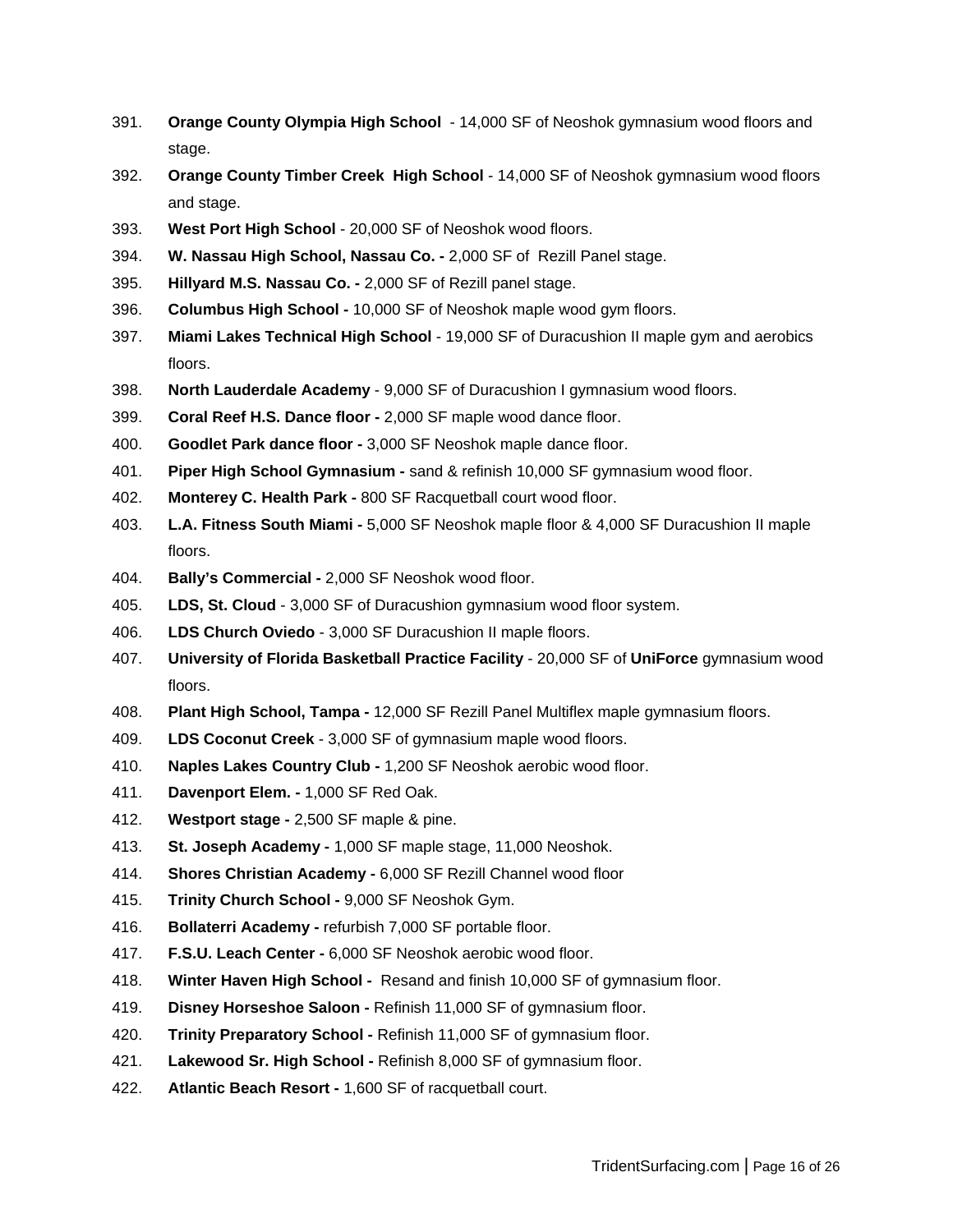- 423. **UCF Aerobics -** 2,000 SF of aerobic prefinished Neoshok maple wood floor.
- 424. **F.A.M.U. -** Refinish existing 12,000 SF of gymnasium floor.
- 425. **Billboard, Inc. -** 6,000 SF of Brazilian walnut 800 SF of Brazilian cherry.
- 426. **Grandview Prep -** 9,000 SF of Neoshok wood gymnasium floor.
- 427. **Boynton Beach Middle School -** 10,000 SF of maple gymnasium floor.
- 428. **North Miami Senior High School -** 9,000 SF of Power Strip gymnasium floor.
- 429. **LDS Miami -** 3,000 SF clip down maple gymnasium floor.
- 430. **Shenandoah Middle School -** 1,000 SF of dance maple floor.
- 431. **William Turner High School -** Screen, recoat, 10,000 SF of gymnasium floor.
- 432. **Kinlock Middle School -** 1,500 SF of dance maple floor.
- 433. **Taravella -** Resand, refinish 12,000 SF of gymnasium floor.
- 434 **FAU BCC High Education -** 1,000 SF of prefinished wood floor.
- 435. **Chaminade Madonna High School -** Refinish 9,000 SF of gymnasium floor.
- 436. **Lyman High School -** 1,800 SF stage 1,500 SF of Neoshok aerobic maple wood floor.
- 437. **Mayport Youth Center -** 1,500 SF of aerobics wood floor.
- 438. **Heritage Christian Academy** 9,000 SF of new Rezill Panel gym floor.
- 439. **Sea Breeze High School, Daytona** 20,000 SF of Red Neoshok gym floors.
- 440. **LDS Miami Beach** 3,000 SF of gymnasium maple wood floors.
- 441. **Booker T. Washington High School -** 20,000 SF maple wood floors in stage, gymnasium dance floor.
- 442. **Tampa Prep. -** 4,000 SF Neoshok Dance Theater, 20,000 SF Neoshok Gym floor.
- 443. **Bay Point Middle School -** 11,000 SF of gymnasium wood floor.
- 444. **Key West High School -** 1,800 SF of stage wood floor.
- 445. **Unity School -** 9,000 SF of Rezill Channel wood gymnasium floor.
- 446. **F.S.U. Basketball Practice Facilities –** 16,000 S.F. Uniforce-Rezill-Panel System
- 447. **MacDill A.F.B. -** !0,000 S.F. Red Neoshok gymnasium flooring system.
- 448. **M.L.King Park – Hollywood –** 6,500 S.F. Duracushion ! gymnasium flooring system.
- 449. **Washington Park – Hollywood** 8,000 S.F. Duracushion I gymnasium flooring system.
- 450. **L.A. Fitness Doral -** 5,000 SF Neoshok maple floor & 4,000 SF Duracushion II maple floors
- 451. **L.A. Fitness Sunrise -** 5,000 SF Neoshok maple floor & 4,000 SF Duracushion II maple floors
- 452. **Bally's Hialeah –** 3,000 S.F. black Neoshok aerobics wood flooring system.
- 453. **African-American Library** 3,000 SF of red oak stage flooring.
- 454. **LDS Hialeah** 3,000 SF of power slip maple gymnasium floors.
- 455. **Florida Gulf Coast University** 3,000 SF of multipurpose stage flooring.
- 456. **Miami Country Day** 7,500 SF of Neoshok gymnasium floors.
- 457. **Jupiter Middle School** 10,000 SF of Duracushion II gymnasium and stage flooring.
- 457. **LDS Tampa Center -** 6,000 SF Duracushion I gymnasium wood floor.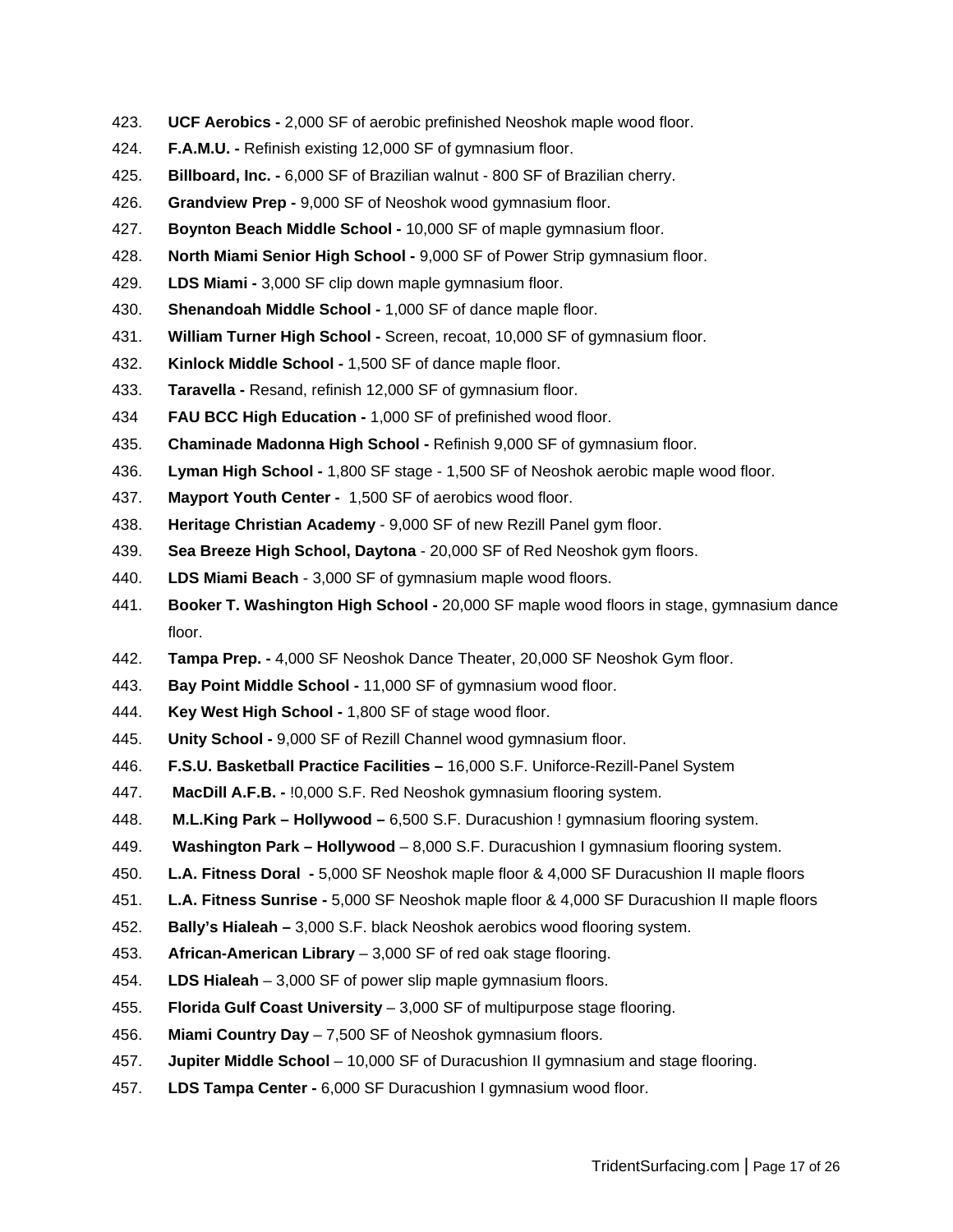- 458. **Coral Shores High School -** 10,000 SF of Duracushion II gymnasium floor.
- 459. **Crooms Academy –** 8,000 S.F. Duracushion maple flooring system in gymnasium.
- 460. **Nova Southeastern –** 3,000 S.F. Specialty stage wood flooring system.
- 461. **Hialeah high School "GGG" -** 4,000 S.F. Dance Rooms and Stage.
- 462. **Jupiter Community Center** 10,000 SF of rezill channel, 8,000 SF of Neoshok flooring in various locations.
- 463. **Yulee Middle School BB** 9,000 SF of gymnasium wood floors.
- 464. **LDS – Lutz Tampa Stake –** 5,400 S.F. Duracushion I gymnasium wood floors.
- 465. **Burdines Westland** 12,000 SF of prefinished wood flooring.
- 466. **Burdines West Dade –** 7,500 SF of prefinished wood flooring.
- 467. **South Olive Park –** 9,000 SF of gymnasium wood flooring.
- 468. **Palmer Trinity School –** 8,500 SF of gymnasium wood flooring.
- 469. **Sheridan Hills School –** 5,400 SF of gymnasium wood flooring.
- 470. **Overtown Youth Gymnasium –** 8,500 SF Rezill pad wood flooring.
- 471. **MDCC North Campus –** 29,000 SF of Retro Flex.
- 472. **South Eastern College –** 13,000 SF of Duracushion I gymnasium flooring.
- 473. **Aventura Community Center –** 9,100 SF of Duracushion II gymnasium flooring.
- 474. **Deltona Middle School** 9,000 SF of Maple wood flooring.
- 475. **Englewood High School** 11,000 SF of Permaflex Maple wood flooring.
- 476. **State School "C" –** 1,200 SF of Duracushion II.
- 477. **Wynmore Theater –** 3,400 SF of Neoshok maple flooring.
- 478. **Middle School "LL" –** 800 SF of Duracushion I gymnasium flooring.
- 479. **David Posnack JCC –** 11,800 SF of Duracushion I gymnasium flooring.
- 480. **LDS Pembroke Pines** 2,550 SF of Duracushion I gymnasium flooring.
- 481. **Jupiter Middle School** 11,000 SF of Duracushion II gymnasium flooring.
- 482. **Bayview Elementary School** 930 SF of Duracushion II gymnasium flooring.
- 483. **High School GGG** 5,200 SF of Duracushion II gymnasium flooring.
- 484. **Bryan Elementary, Fort Lauderdale** 1,100 SF of stage wood floors.
- 485. **L.D.S. Pembroke Pines**. 2,500 maple multipurpose gymnasium flooring system.
- 486. **Jupiter High School** 20,000 SF of gymnasium, stage, and dance floors.
- 487. **LDS Lakeland** 3,000 SF of gymnasium flooring.
- 488. **Nature Coast Technical High School BBB** 17,000 SF of wood floors in gymnasium and stage.
- 489. **Neiman Marcus @ Merrick Plaza –** 6,500 SF of prefinished wood flooring.
- 490. **Boca Raton High School –** 17,000 SF of Neoshok flooring.
- 491. **LDS Williston Ward –** 2,300 SF of Duracushion II gymnasium flooring.
- 492. **LDS Starward –** 2,300 SF of Duracushion II gymnasium flooring.
- 493. **West Palm Beach Central High –** 17,000 SF of Neoshok flooring.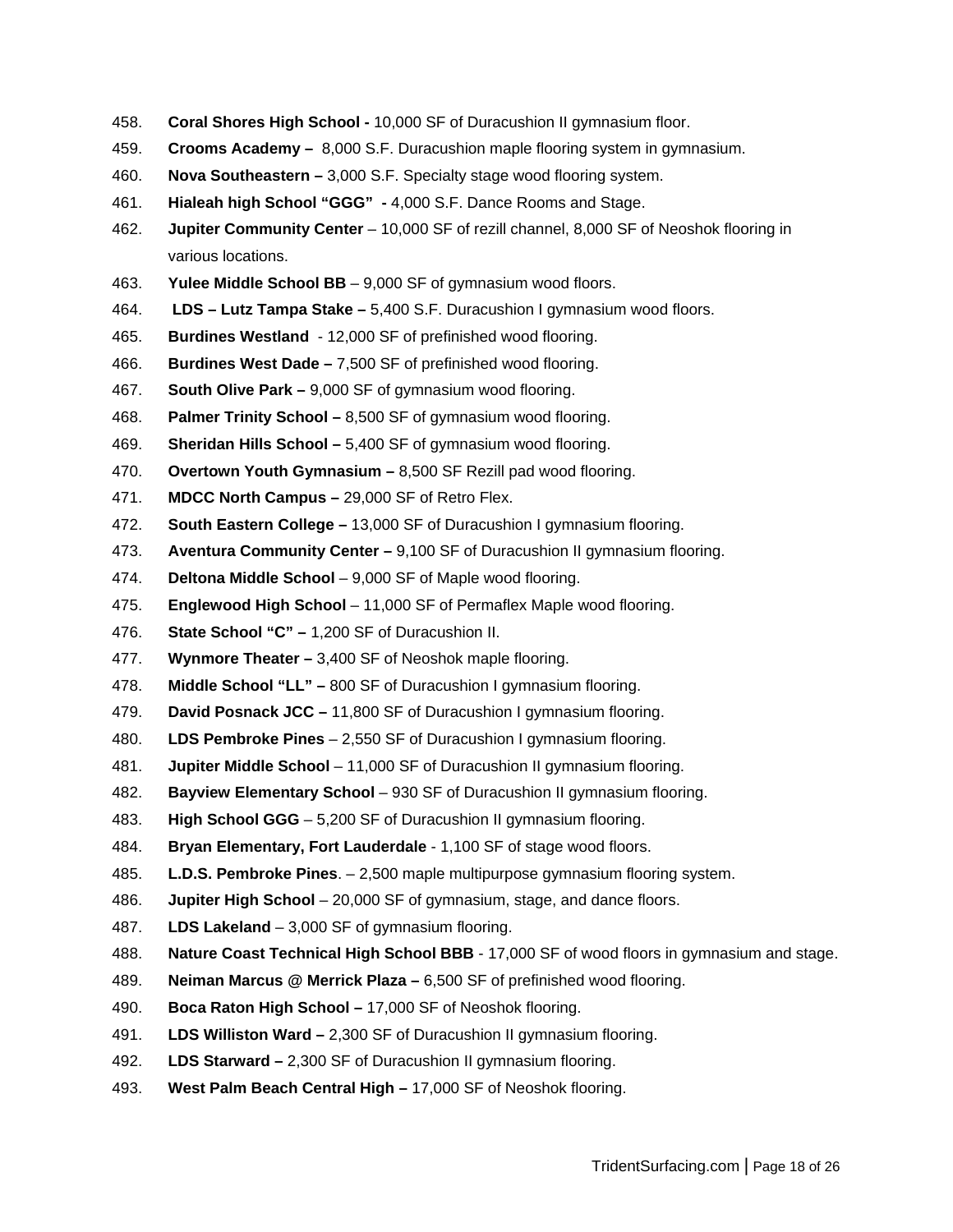- 494. **Van Buren Middle School –** 10,000 SF Permalock.
- 495. **LDS Morningside –** 2,400 SF of Duracushion I gymnasium flooring.
- 496. **Celebration High School** 25,000 SF of Maple wood flooring.
- 497. **Ferrell Middle School** 9,000 SF of Permalock Maple wood flooring.
- 498. **Ribault High School, Jacksonville** 10,000 SF Permaflex gymnasium flooring.
- 499. **Middle School M-M –** 2,100 S.F. Stage maple wood flooring system.
- 500. **Dillard High School** 30,000 SF of maple floors.
- 501. **Cushman School –** 5,000 SF of red oak sleeper flooring.
- 502. **Key West High School –** 20,000 SF of gymnasium Neoshok dance flooring.
- 503. **Boca Raton High School** 17,000 SF of NeoShok Maple wood flooring.
- 504**. West Central Palm Beach High School** 17,000 SF of NeoShok Maple wood flooring.
- 505. **Fruit Cove Baptist Church, Jacksonville** 7,000 SF of Duracushion II flooring.
- 506. **Oak Hammock, Gainesville** 1,500 SF of SportBond Plus flooring.
- 507. **Palencia Fitness Center, St. Augustine** 1,000 SF of Neoshok Maple wood flooring.
- 508. **Deland High School, Stage** 2,100 SF of stage maple wood flooring.
- 509. **Oviedo Gymnasium** 8,500 SF of Duracushion I gymnasium flooring.
- 510. **First Brazilian Baptist Church** 8,000 SF of gymnasium maple wood flooring.
- 511. **Bally's Miller Square** 2,100 SF Duracushion II dance flooring.
- 512. **State School "VVI"** 2,600 SF of Duracushion II Multipurpose and stage flooring.
- 513. **Four Seasons Hotel** 1,300 SF of Neoshok dance wood flooring.
- 514. **Coral Springs Charter School** 9,000 SF of Neoshok gymnasium wood flooring.
- 515. **Grand Flamingo** 1,200 SF Neoshok and 1,100 SF Sport bond wood flooring.
- 516. **Belen Stage** 2,500 SF of Duracushion II wood flooring.
- 517. **Webb Middle School** 10,000 SF of clip and channel wood flooring.
- 518. **Tully Gymnasium, FSU** 8,000 SF of Uniforce, 22,000 SF of Rezill Panel wood flooring.
- 519. **Merrick House** replacement of 3,000 SF of old Florida pine flooring.
- 520. **Conniston Middle School –** replace 3,000 SF of gymnasium flooring.
- 521. **State School "PPP" Miami** 30,000 SF of wood flooring in gymnasium, stage and dance room.
- 522. **SW Recreation Center** 1,200 SF of glue down wood floor on stage.
- 523. **Murray Park, Miami** 8,000 SF of Duracushion I gymnasium flooring.
- 524. **State High School "GGG", Broward** 18,000 SF of Duracushion II.
- 525. **High School "III"** 16,180 Duracushion II gymnasium and dance flooring.
- 526. **Forest High School, Ocala** 20,000 SF various maple wood flooring.
- 527. **West Boca/Delray "LLL"** 18,920 SF of Duracushion II gymnasium dance flooring.
- 528. **Summit Christian School** 11,300 SF Neoshok gymnasium wood flooring.
- 529. **East Middle School, Naples** 10,000 SF of Neoshok wood flooring.
- 530. **Presidential Towers** 1,200 SF of Neoshok wood flooring.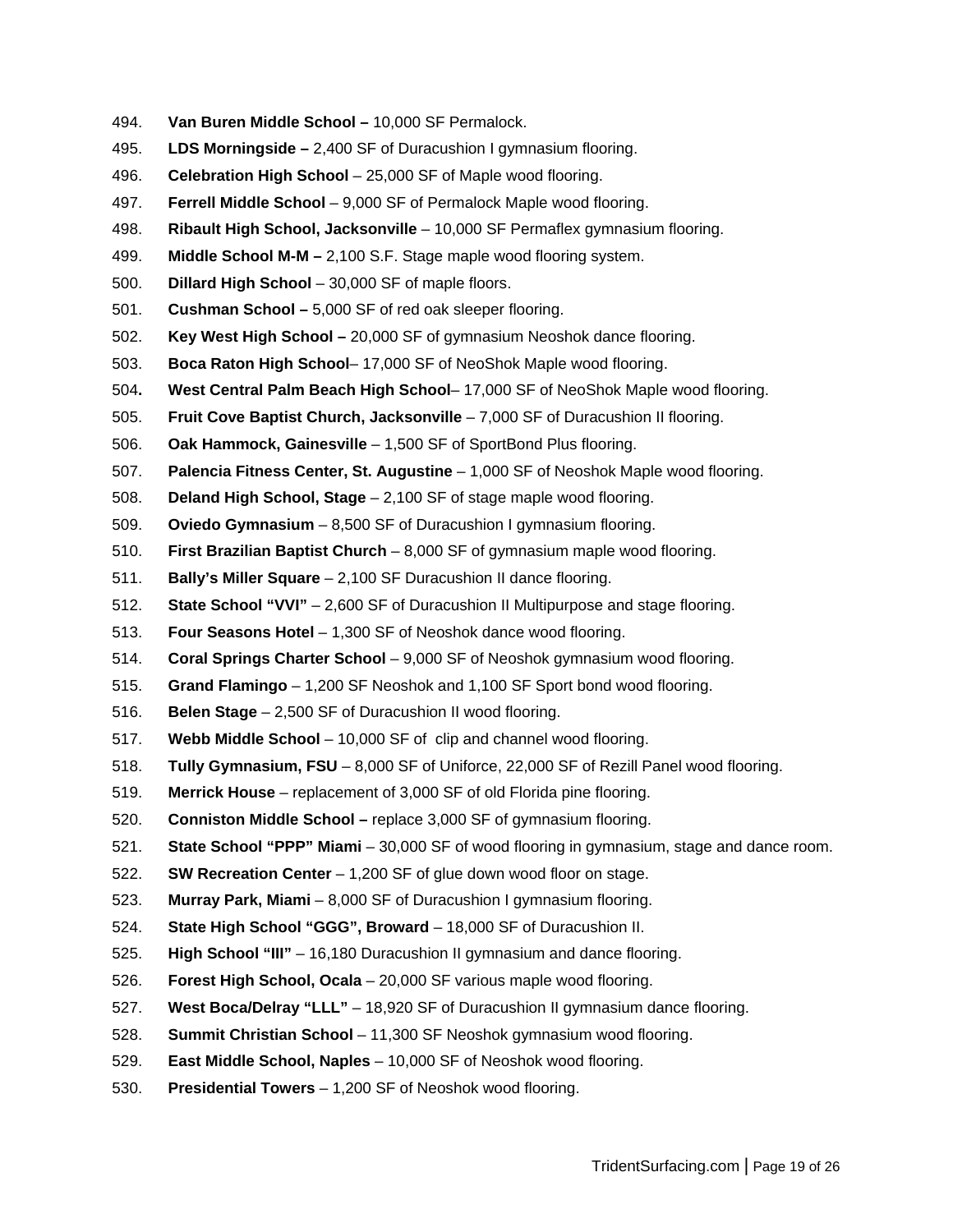- 531. **McKeel Academy** 10,000 SF of Rezill Panel wood flooring.
- 532. **Stirling Recreational Center** 8,000 SF of Duracushion I Panel wood flooring.
- 533. **MDCC School of Entertainment** 400 SF of Duracushion II flooring system.
- 534. **Dan Nolan Manatee Middle School "AA"** 9,100 SF of Duracushion I flooring system.
- 535. **High School "JJJ"** 12,400 SF of Duracushion II flooring system.
- 536. **LDS LeHigh Acres** 2,400 SF of Duracushion I flooring system.
- 537. **LDS Cape Coral** 2,300 SF of Duracushion I flooring system.
- 538. **Benjamin School** 13,000 SF of Rezill Channel wood flooring system.
- 539. **Coconut Creek Community Center** 12,000 SF of Rezil Channel wood floors.
- 540. **Miccossukee Indians** 1,200 SF of glue down Parquet, 1,000 SF of stage wood floors.
- 541. **Mount Verde Academy** 10,000 SF of Anchor Rezill Sleeper Din wood flooring.
- 542**. Terry Parker High School, Jacksonville** 10,000 SF of Permaflex Gymnasium flooring.
- 543. **Hialeah High School Auditorium** 3,000 SF of specialty stage floors.
- 544. **Center for Fitness & Rehabilitation** 900 SF of Neoshok wood flooring.
- 545. **Jensen Beach High School** 25,000 SF of wood flooring in gymnasium, stage, dance room
- 546. **Lake Forest Elementary –** 1,200 SF Duracushion II Flooring System
- 547. **Miami Palmetto Senior High School** 16,650 SF of Duracushion II gym dance flooring.
- 548. **Jones High School** 20,000 SF of gymnasium, stage, dance, wood flooring.
- 549. **Village of Key Biscayne Recreational Center** 11,500 SF of Duracushion II flooring system.
- 550. **Atlantic High School** 20,000 SF of Neoshok wood flooring.
- 551. **University of West Florida Health & Leisure Sports Center** 30,000 SF wood floor systems.
- 552. **Northwest Recreation Center** 8,500 SF of Duracushion I gymnasium wood floor sytem.
- 553. **South Fort Myers High School – Fort Myers** 23,000 SF Maple wood floors.
- 554. **Don Shula's Athletic Club** 3,200 SF Neoshok wood floors.
- 555. **Lake Asbury Jr. High School** 11,000 SF of Duracushion II wood floors in Green Cove Springs.
- 556. **Sam Rapello School** 1,000 SF of Focus wood floors.
- 557. **Port Charlotte Middle School** 8,600 SF of Maple gym floors.
- 558. **Live Oak Gym Floor** 700 SF of American Cherry repairs, sand, seal and finish 8,000 SF gym.
- 559. **Poinciana High School** 18,000 SF of Neoshok Maple wood floors.
- 560. **Immokalee High School** Sand, seal, finish 10,000 SF of gym floors.
- 561. **Riviera Country Club** Sand, seal, finish 2,000 SF of dance floors.
- 562. **Maurice Gusman Hall, University of Miami** Sand seal and finish 3,000 of stage wood floors.
- 563. **Cushman School – Phase II** 9,000 SF of Red Oak Sleeper system.
- 564. **Gifford Middle School** 11,000 SF of Duracushion II wood floors.
- 565. **Carrolton School** 1,200 SF of Neoshok wood floors.
- 566. **Northwood University** 17,000 SF of Anchor Rezill Sleeper DIN.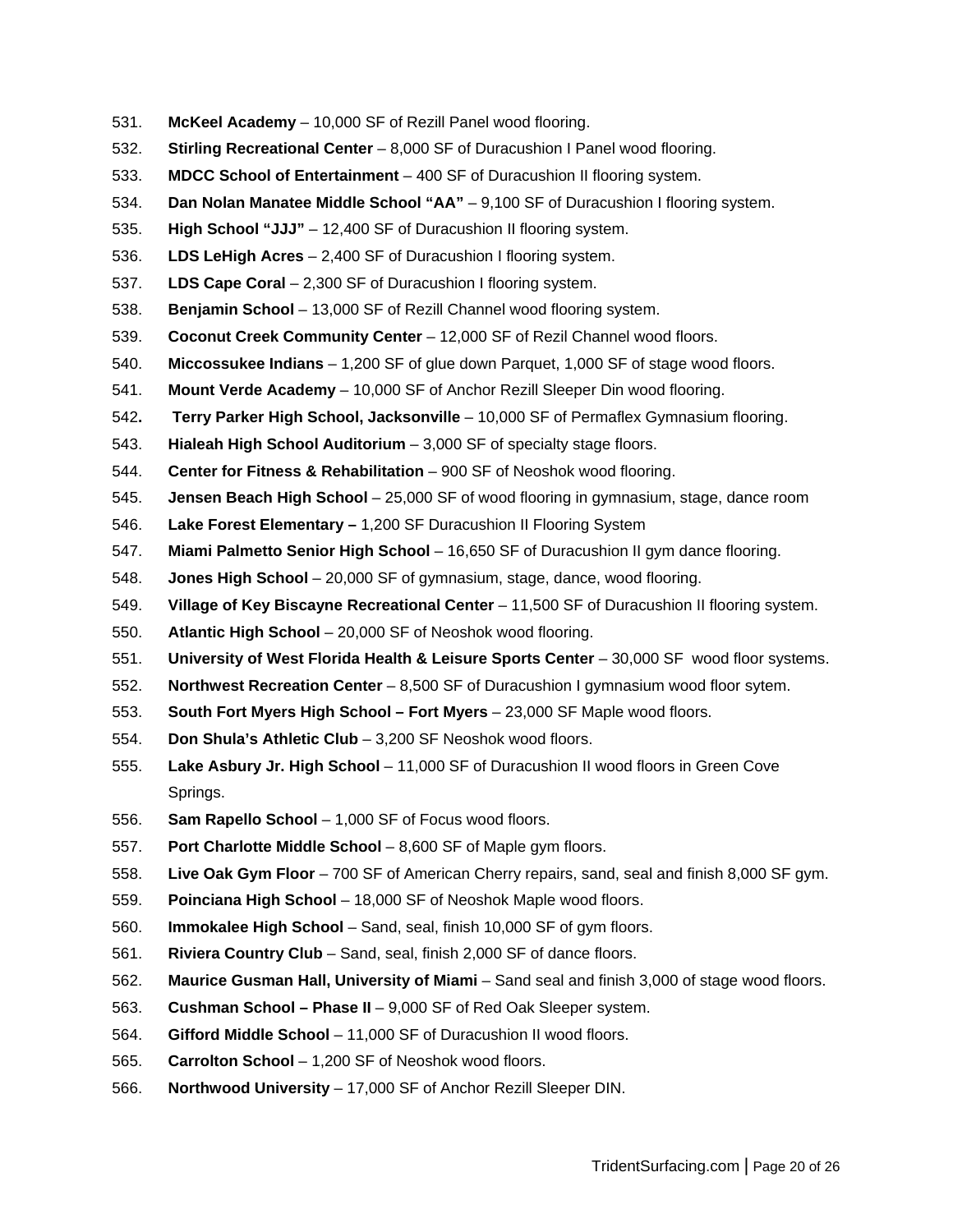- 567. **Moore Haven High School** 7,000 SF of gymnasium wood floors.
- 568. **Weber University** 8,000 SF of Maple gym floors.
- 569. **F.A.M.U. Recreation Center** 4,000 SF of aerobics room.
- 570. **Eustis National Armory** Refinish 10,000 SF of Gym floors.
- 571. **Coral Park High School, Addition** 4,000 SF of Duracushion wood floors.
- 572. **Polk Community College** 12,000 SF of S Channel wood floors.
- 573. **College Hill Community Center, Sarasota** 1,200 SF channel and clip wood floors.
- 574. **Coral Park High School Gymnasium –** 12,000 S.F. Duracushion II Gymnasium Wood Floors
- **575. Hillsboro Country Club –** 1,500 S.F. Nike Rezill pad aerobics wood floor.
- 576. **Doral Spa & Resort - 1,000** S.F. of Neoshok aerobics wood floors
- 577. **Allan Nease High School –** 12,000 S.F. Focus Gymnasium Wood Floors
- 578. **Performance Arts Center, Miami** over 45,000 SF of various performance wood flooring systems.
- 579. **Plantation High School** 6,000 SF of Duracushion II flooring in dance rooms.
- 580. **Colony Theater** 2,040 SF remove and replace stage with Neoshok wood flooring.
- 581. **Fitness and Aquatics JCC** 11,800 SF of Duracushion I gymnasium wood flooring.
- 582. **Brickell Bay Athletic Facility** 1,000 SF of Duracushion II wood floors.
- 583. **Nova University** 30,000 SF of Anchor Rezill Sleeper Maple wood floors, 4,000 SF of Sportbond .Plus, 3,200 Rezill lock.
- 584. **Indian River Charter School** 1,500 SF Neoshok wood floors and 11,000 SF of Duracushion II wood floors.
- 585. **Lake Wales Gymnasium** Repair 800 SF of Maple wood floors, sand, seal, finish 6,000 SF gym.
- 586. **Spoto High School "PPP at Riverview Florida** 15,000 SF of Clip & Channel wood floors.
- 587. **Martha B. King Middle, Bradenton** 11,000 SF of Duracushion II wood floors.
- 588. **L.A. Fitness, Sunrise** 6,300 SF of Neoshok wood floors.
- 589. **Cape Coral Middle School** 10,000 SF of Smart Step wood floors.
- 590. **Poinciana Elementary, Key West –** 1,200 SF of Stage wood floors.
- 591. **St. Michaels Independent School –** 9,500 SF of Rezill Channel wood floors.
- 592. **Spanish River High School Auditorium** 3,000 SF of Duracushion wood floors.
- 593. **Dr. David L. Anderson Middle School** 12,000 SF of Gymnasium wood floors.
- 594. **Yulee High School** 15,000 SF of Duracushion I wood floors.
- 595. **Carver Middle School, Leesburg, Florida** 10,000 SF of Neoshok wood floors.
- 596. **Leesburg Armory** Refinish 10,000 SF of wood floors.
- 597. **Forrest Lake Elementary, Altamonte Springs** 9,000 SF of gymnasium wood floors.
- 598. **Dimmitt Community Center, Belleaire, Florida** 10,000 SF of Neoshok wood floors.
- 599. **Clay County School "NN"** 9,000 SF of Duracushion wood floors.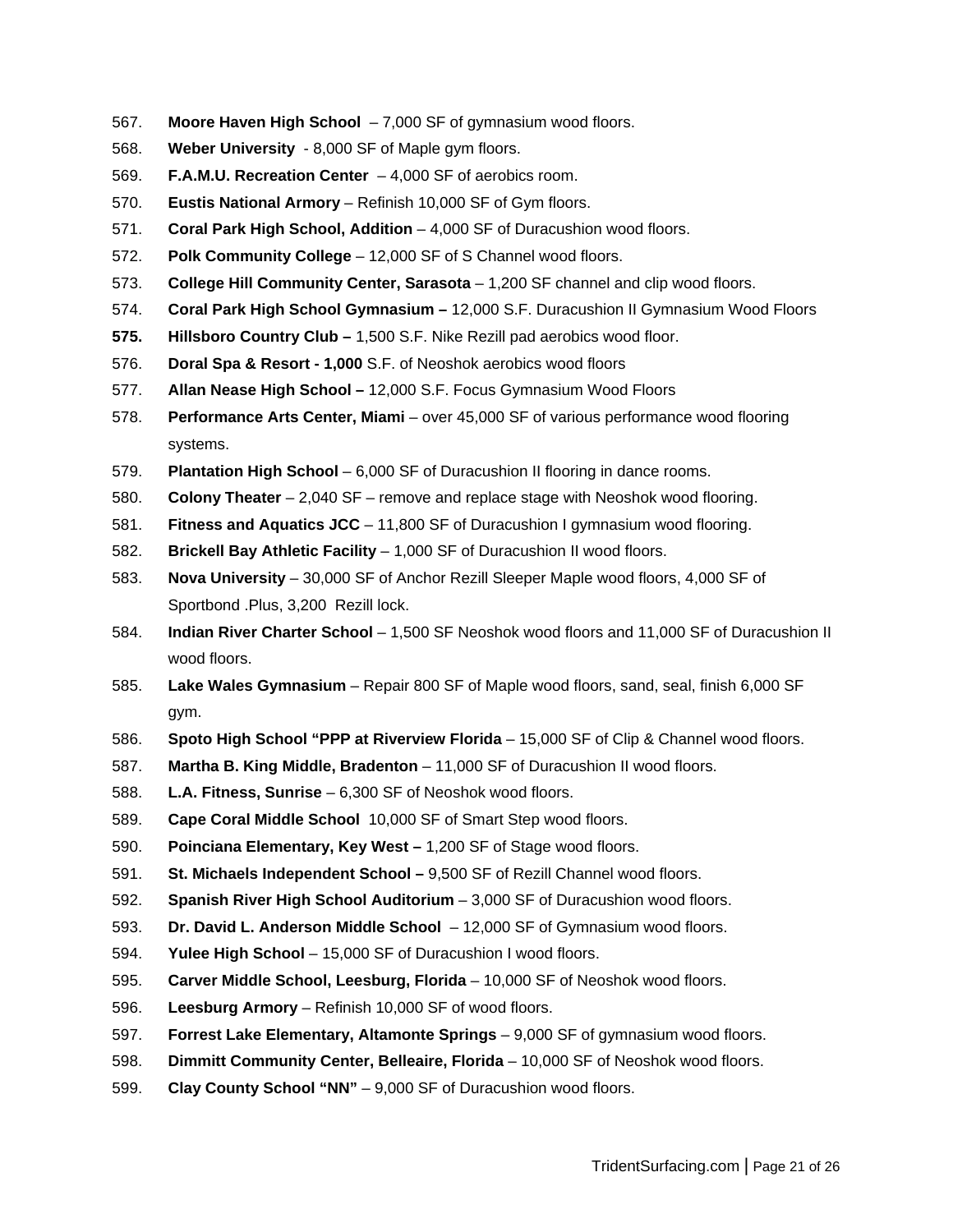- 600. **Earl J. Lennard High School "Ruskin"** 12,000 SF of Channel and clip wood floors.
- 601. **Pasco Middle School "DD"** 9,000 SF of Neoshok wood floors.
- 602. **Paul Hagerty High School –** 12,000 S.F. of Neoshok wood floors
- 603. **Marathon High School** 13,000 SF of Neoshok Maple Wood Floors.
- 604. **Westside Park** 7,500 SF of Maple Gym Floors.
- 605. **Sebastian Middle School** 9,500 SF of Maple Gym Floors.
- 606. **Eisenhower Middle School "Gibsonton" –** 8,000 SF of Duracushion I Wood Floors.
- 607. **Rock of Gainesville –** 9,500 S.F. NIKE pads Rezill pad wood gym floors
- 608. **Ed White Gym – Jacksonville** 10,500 SF of Permaflex Gym Wood Floors.
- 609. **Tuskawilla Middle** 9,100 SF of Gym Maple Wood Floors.
- 610. **Sanford Armory** Refinish 10,000 SF of Wood Floors.
- 611. **Jesuit Prep "Tampa"** 8,500 SF of Gym Maple Wood Floors.
- 612. **Titusville High School** 10,300 SF of Gym Maple Wood Floors.
- 613. **Lake Gibston High School – "Polk**" Refinish 10,000 SF of Gym Wood Floors.
- 614. **Lakeland High School – "Polk"** Refinsh 10,000 SF of Gym Wood Floors.
- 615. **Oviedo YMCA** 3,000 SF of Gym Maple Wood Floors.
- 616. **Hardee K-8 School –** 13,700 S.F. Duracushion I Gymnasium wood floors
- 617. **Fienberg-Fisher Elementary** 8,500 SF of Maple Gym Floor.
- 618. **Miramar P.A.L.** 8,000 SF of Rezell Channel Gym Wood Floors.
- 619. **Ponce De Leon Middle School** 6,000 SF of Maple Wood Floors.
- 620. **McGregor Baptist –** 8,600 S.F. Rezill pad wood gymnasium floor system
- 621. **LDS Bunnell** 3,200 SF of Duracushion I Wood Floors.
- 622. **Dr. Phillips YMCA** 2,500 SF of Gymnasium Maple Wood Floors.
- 623. **Bridgewater Middle School** 11,000 SF of NeoShok Gymnasium Wood Floors.
- 624. **Wiregrass Ranch Middle – "Wesley Chapel"** 9,000 SF of Maple Wood Floors.
- 625. **Wiregrass Ranch High School "Wesley Chapel"** 12,500 SF of Maple Wood Floors.
- 626. **Wekiva High School** 15,000 SF of Neoshok Gymnasium Wood Floors, and 3,000 SF Duracushion III Stage.
- 627. **HAFB, Homestead** 9,000 SF of Duracushion II Gymnasium Wood Floors.
- 628. **Key West Naval Station** 9,000 SF of Powerstrip Gymnasium Wood Floors.
- 629. **Estero High School** Sand, Refinish 10,000 SF of Gym Floors.
- 630. **Seminole High School, Phase II** 18,000 SF of Neoshok Wood Floors.
- 631. **Oviedo High School** 15,000 SF Neoshok Gym Wood Floors.
- 632. **Gamble Rogers Middle School** 9,000 SF of Focus Gym Wood Floors.
- 633. **Raines High School** 10,500 SF of Permaflex Gym Wood Floors.
- 634. **Trinity Preparatory School** Refinish 20,000 SF of Gym Wood Floors.
- 635. **Center for Drug Free Living** 3,100 SF of Duracushion I Wood Floors.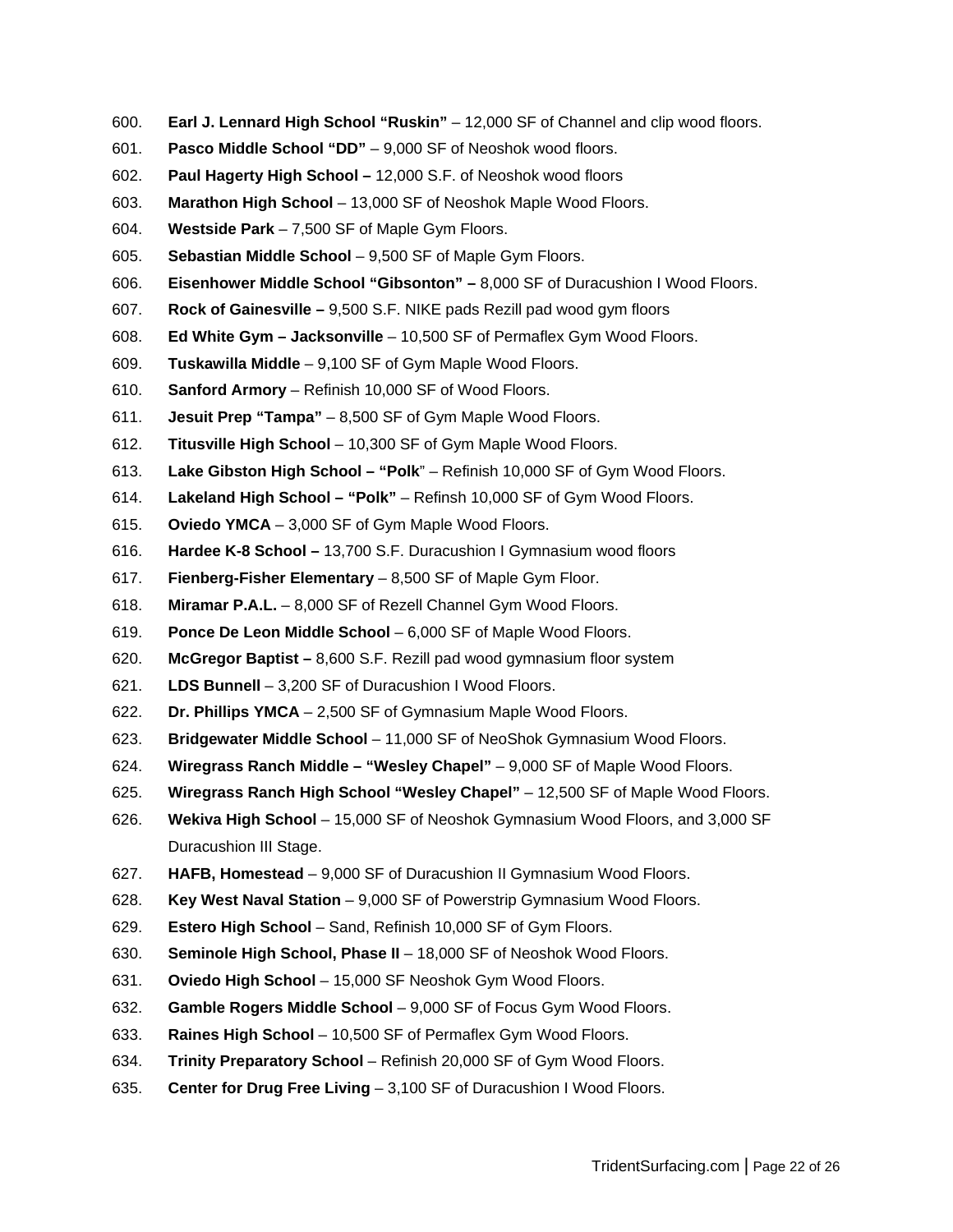- 636. **Seminole High School, Phase II, Bldg #12** 12,000 SF of Neoshok Gym Wood Floors.
- 637. **University of West Florida** Refinish 65,000 SF of Wood Floors.
- 638. **Eugene Butler Middle School** Refinish 8,000 SF of Gymnasium Floors.
- 639. **Merriam Cherry Elementary, Panama City** 1,200 SF of Duracushion I Wood Floors.
- 640. **PGA Aerobics** 1,600 SF of Focus Dance Floors.
- 641. **South Miami Dade Cultural Center** 15,000 SF of various wood floors.
- 642. **LDS Church – Melbourne -** 3,000 S.F. Duracushion I Gymnasium Wood Floors
- 643. **LDS Vero Beach –** 2,800 S.F. Powerstrip Gymnasium Wood Floors
- 644. **Sunny Isle Active Park** 8,500 SF Anchored Rezill Sleeper DIN Gymnasium floor.
- 645. **Ft. Pierce Magnet School** 2,700 SF of Aerobics Wood Floors.
- 646. **State School CC-1** 8,000 SF of Gymnasium Wood Floors.
- 647. **State School DD-1** 8,500 SF of Gymnasium Wood Floors.
- 648. **State School "D"** 9,500 SF of Gymnasium Wood Floors.
- 649. **Freshman Learning Center –** Replace 10,000 SF Maple Wood Floors over 1" x 6" sleepers
- 650. **HDRC-Exceptional Student School, Honey by the Hills** 7,600 Neoshok Gymnasium Wood Floors.
- 651. **Punta Gorda Middle School** 9,000 SF of Neoshok Gym Floors.
- 652. **Tamarac Aerobics** 1,800 Neoshok Aerobics Wood Floors.
- 653. **LDS Naples** 2,600 SF of Powerstrip Wood Floors.
- 654. **Middle School PP-1** 3,000 SF of Duracushion II Wood Floors.
- 655. **Middle School MM-1** 3,000 SF of Duracushion II Wood Floors.
- 656. **Middle School UU-1** 3,000 SF of Duracushion II Wood Floors.
- 657. **West Broward High School** 12,000 SF of Gym Wood Floors.
- 658. **State School TT-1** 2,000 SF of Duracushion I Wood Floors.
- 659. **State School SS-1** 2,000 SF of Duracushion I Wood Floors.
- 660. **Middle School CC, Ocala** 8,000 SF of Duracushion I Gym Floors.
- 661. **Titusville High School** 3,000 SF of Duracushion III Stage Floors.
- 662. **Franklin K-12 School** 11,000 SF of Duracushion I Gym Floors.
- 663. **Roberts Community Center** 6,600 SF of Gym Wood Floors.
- 664. **Berean Academy** 7,500 SF of S-Channel Gym Wood Floors.
- 665. **Avon Park Middle School** Refinish 5,800 SF of Gym Wood Floors.
- 666. **Vanguard High School** 1,000 SF of Duracushion I Wood Floors.
- 667. **Volusia County Middle School "DD"** 8,300 SF of Duracushion I Gym Floors.
- 668. **Fort Pierce Gym** 9,000 SF of Neoshok Wood Floors.
- 669. **Gulf Middle School** 7,000 SF of Duracushion I gym floors.
- 670. **Bonita Middle School** 7,000 SF of Duracushion I gym floors.
- 671. **LeHigh Middle School** 7,000 SF of Duracushion I gym floors.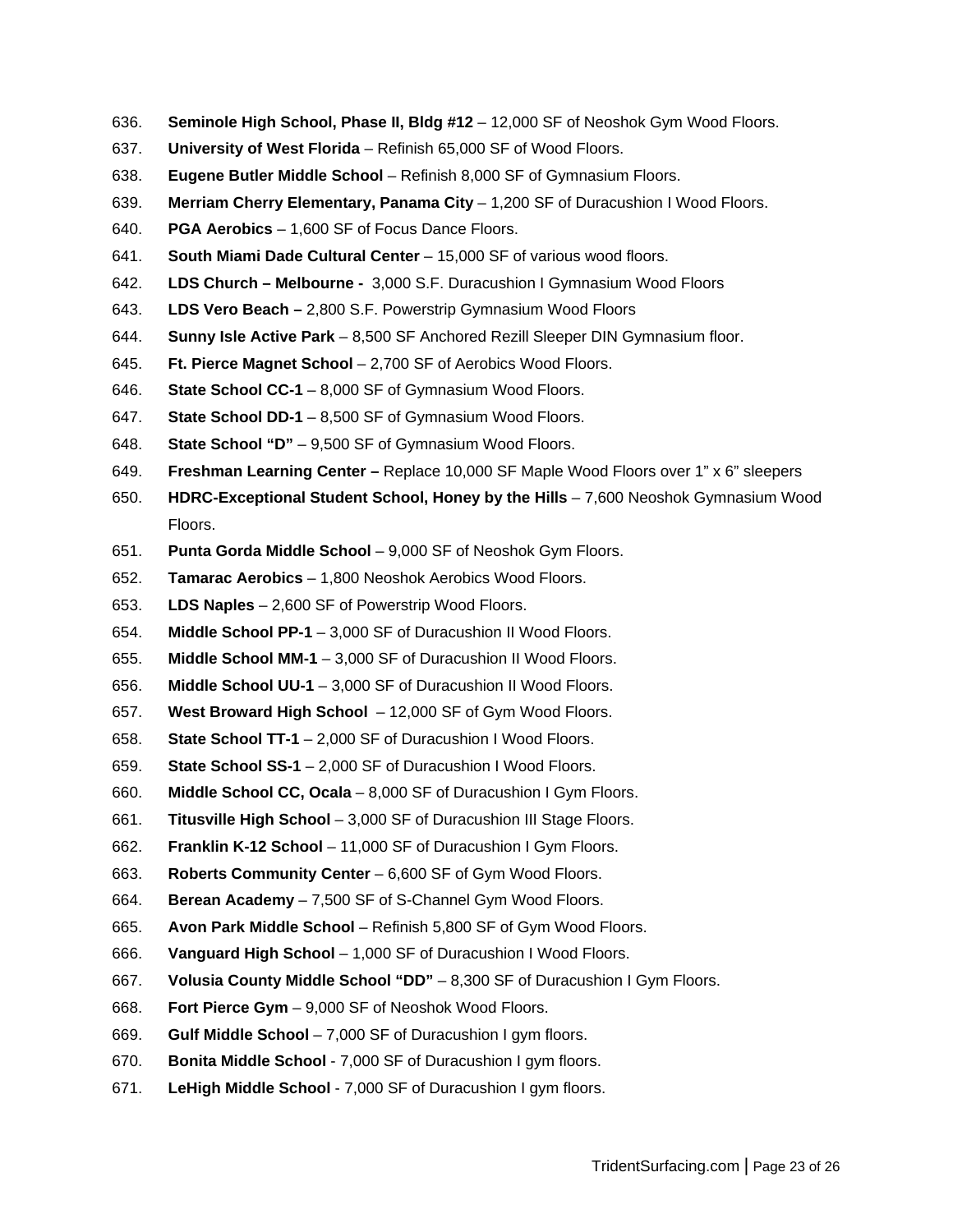- 672. **Cypress Middle School** 7,000 SF of Duracushion I gym floors.
- 673. **Trafalgar Middle School** 7,000 SF of Duracushion I gym floors.
- 674. **F.I.U. Recreation Facility** Repair 300 SF of existing wood floors in gym. Screen and recoat entire gym.
- 675. **Pompano Beach High School** replacement of 1,644 SF of Duracushion II stage flooring.
- 676. **Miami Jackson Senior High School** 23,000 SF of Maple Wood Floors.
- 677. **Miami Beach Senior High School** 22,000 SF of Maple Wood Floors**.**
- 678. **Middle School "BB" "Sarasota"** 8,000 SF of Maple Wood Floors.
- 679. **Little Haiti Cultural Center** 4,100 SF of Duracushion I Wood Floors.
- 680. **J.C.C. Maitland** Refinish 9,000 SF of Gym Wood Floors.
- 681. **St. John High School DDD** 15,000 SF of Rezill Lock Gym Floors.
- 682. **Ponte Vedra High School CCC** 14,000 SF of Duracushion I Wood Floors.
- 683. **Boynton Beach Academy of the Arts** 3,000 SF of Duracushion I wood floors and 3,000 SF of L'Argent Bruille Ellite Dance Floors.
- 684. **St. Thomas Aquinas High School** 6,700 SF of Permaflex wood floors in stage and dance room.
- 685. **F.A.M.U. Teaching Gym** 32,000 SF of gymnasium wood floors.
- 686. **Vero Beach High School** sand and refinish 10,000 SF of gym floors.
- 687. **Sebastian High School** sand and refinish 10,000 SF of gym floors.
- 688. **Walton High School** 16,000 SF of gymnasium, and stage wood floors.
- 689. **Haines City/Bethune Neighborhood Center** 10,000 SF of Duracushion III gym wood floors.
- 690. **Crews Lake Middle School** Pasco County 8,000 S.F, Gymnasium Wood floors
- 691. **Melbourne High School** 20,000 SF of wood flooring.
- 692. **Palm Beach Gardens High School –** 25,000 SF of gym wood floors.
- 693. **Miami Coral Park High School** 2,500 SF of stage wood floors.
- 694. **Sunny Isles Beach Community School** 3,000 SF of wood floors at stage and language arts.
- 695. **Devonaire Elementary** 1,500 SF of stage wood floors.
- 696. **Port St. Lucie Civic Center** 3,200 SF of racquetball wood floors.
- 697. **Nova – PVA** 4,100 SF of Theatre Neoshok wood floors.
- 698. **St. Thomas University** 21,000 SF of Focus gymnasium floors.
- 699. **Deerlake Middle School** 8,600 SF of Duracushion I gymnasium floors.
- 700. **Twin Lakes Middle School, Jacksonville** 7,800 SF of Duracushion I gymnasium floors.
- 701. **Walt Disney's Josten's Center** 53,000 SF of Focus gymnasium floors.
- 702. **Bayside High School Stage** 3,500 SF of Stage wood floors.
- 703. **High School SSS** 15,000 SF of Clip and channel gym wood floors.
- 704. **Miami Central High School** 12,000 SF of Duracushion III gym floors.
- 705. **Miami Killian High School** 1,400 SF of stage floor and refinish 10,000 of gym floors.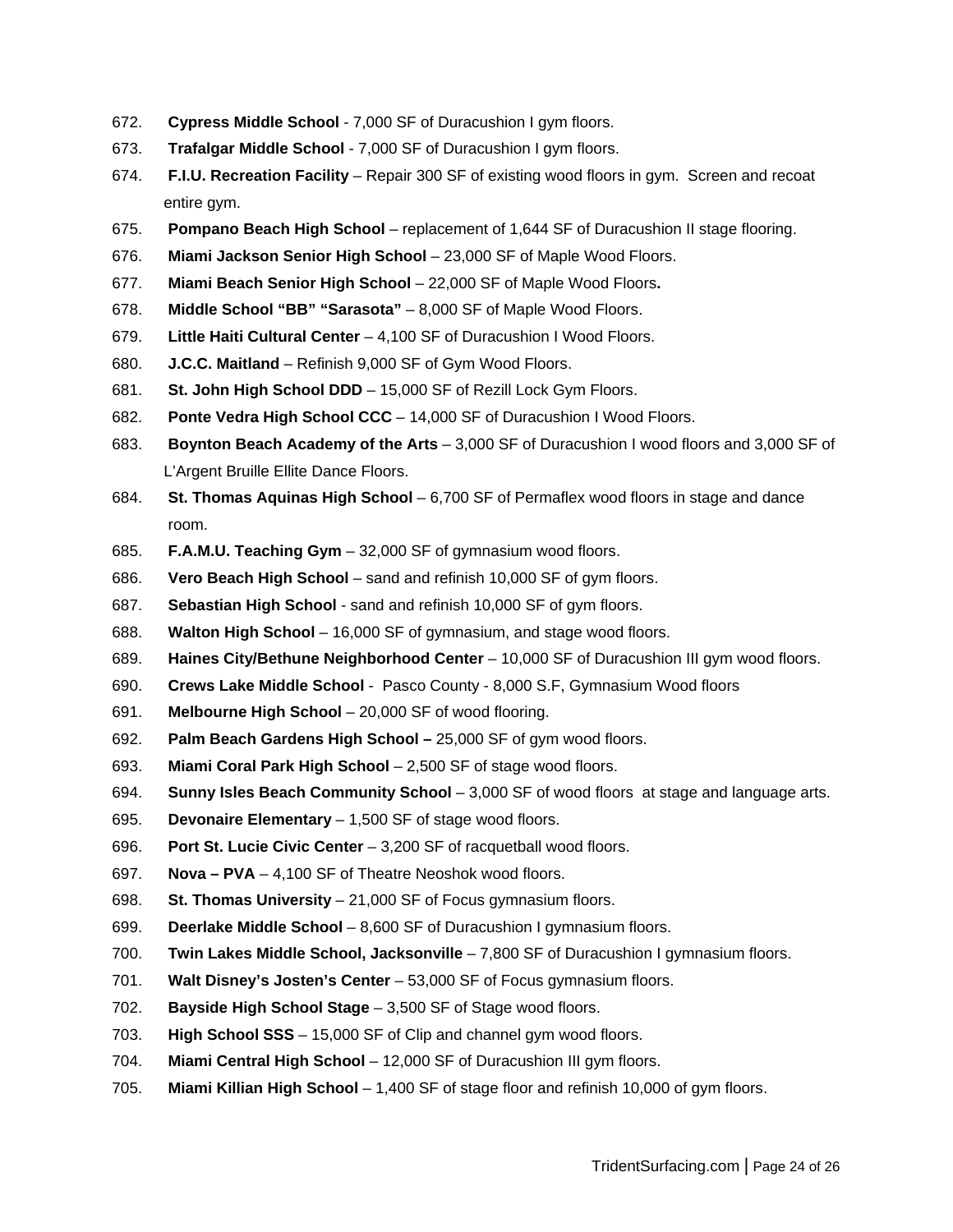- 706. **F.A.U. Rec. Center** 10,000 SF of various wood floors.
- 707. **Fort Pierce Magnet School** 12,000 SF of gym floors.

# **WOOD FLOORING CONTRACTS - NOT YET COMPLETED**

- 1. **Big Cypress Recreational Center** Refinish 9,000 SF of Gym Floors.
- 2. **High School JJJ** 23,000 SF of Duracushion Maples Wood Floors.
- 3. **Coral Springs Charter Club** 1,600 SF of stage wood flooring.
- 4. **Young Circle Arts Park** 2,000 SF of dance wood flooring.
- 5. **Willow Creek Church** 13,000 SF of Duracushion I gym wood floors.
- 6. **Apopka Replacement** 20,000 SF of wood floors.
- 7. **State School U-1** 1,200 SF of stage wood floors.
- 8. **State School V-1** 1,200 SF of stage wood floors.
- 9. **State School A-1** 1,200 SF of stage wood floors.
- 10. **Miami Springs High School** 13,000 SF of Duracushion II gym floors.
- 11. **J.E.B. Stuart Middle School, Jacksonville** 8,400 SF of Duracushion I gymnasium floors.
- 12. **Lake Shore Middle School, Jacksonville** Tear out existing and replace with new 6,000 SF of maple wood gymnasium floors.
- 13. **Riverview High School** 20,000 SF of gym and stage wood floors.
- 14. **LDS Citrus Ridge** 3,200 SF of Powerstrip wood floors.
- 15. **Pasco County FFF** 21,000 SF of gym, stage, dance wood floors.
- 16. **Alice B. Landrum Middle School, St. John County** 7,500 SF of focus wood gym floors.
- 17. **Switzerland Middle School, St. John County** 8,000 SF of focus wood gym floors.
- 18. **Dr. Manuel Barreiro Elementary** 1,500 SF of stage wood floors.
- 19. **Wellington High School Auditorium** 2,000 SF of stage wood floors.
- 20. **Palm Springs North Elementary School** 1,800 SF of stage wood floors.
- 21. **Skyway Elementary School** 1,800 SF of stage wood floors.
- 22. **Leewood K Elementary School** 1,600 SF of stage wood floors.
- 23. **LDS Lake Buena Vista** 3,000 SF of Duracushion I wood floors.
- 24. **West Glade K-8** 8,000 SF of gym floors.
- 25. **North Miami High School** 25,000 SF gym, stage and dance floors.
- 26. **Bally's Southland Mall** 4,000 SF of Neoshok wood floors.
- 27. **Harlem Heights Community Center** 2,000 SF of multipurpose wood floors.
- 28. **Hialeah Gardens Middle School** 1,200 SF of stage wood floors.
- 29. **Dr. Rolando Espinosa K-8** 3,000 SF of stage and language arts wood floors.
- 30. **Zelda Glazer Middle School** 3,000 SF of wood floors in stage and language arts.